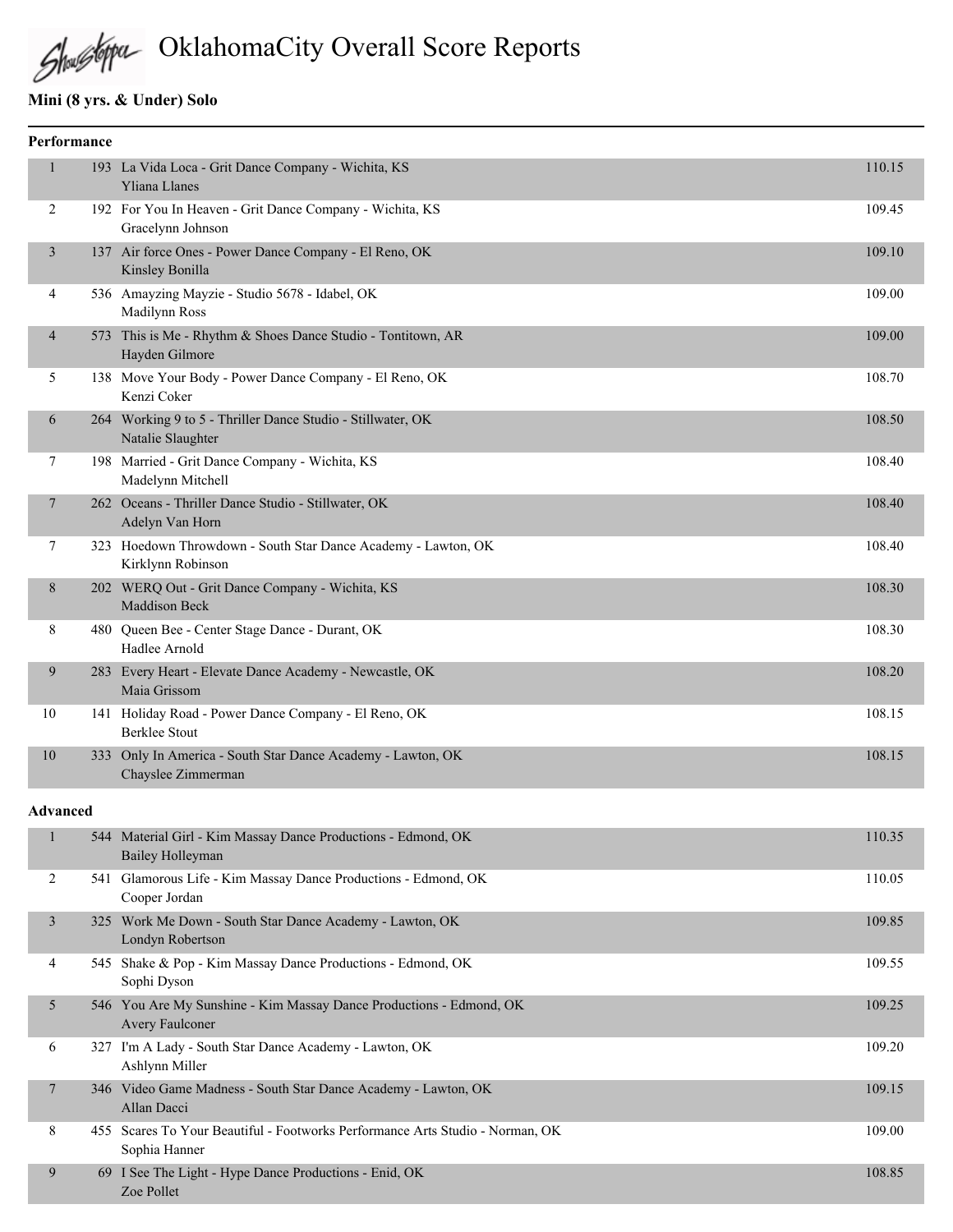| 9           |     | 445 Speechless - Footworks Performance Arts Studio - Norman, OK<br>Sofia Ketchum               | 108.85 |
|-------------|-----|------------------------------------------------------------------------------------------------|--------|
| 10          | 443 | Pure Imagination - Footworks Performance Arts Studio - Norman, OK<br>Olivia Baldwin            | 108.70 |
| Competitive |     |                                                                                                |        |
|             |     | 191 Mamma Mia - The Pointe Performing Arts Center - Oklahoma City, OK<br>Reis Terhune          | 112.15 |
| 2           |     | 79 What Do I Know - Hype Dance Productions - Enid, OK<br>Quinlyjoe Chaloupek                   | 111.95 |
| 3           |     | 465 Kingdom Fall - The Pointe Performing Arts Center - Oklahoma City, OK<br><b>Avery Redus</b> | 110.55 |
| 4           |     | 81 Pose - Hype Dance Productions - Enid, OK<br>Lydia Hester                                    | 110.35 |

# **Mini (8 yrs. & Under) Duet/Trio**

|                 | Performance |                                                                                                           |        |
|-----------------|-------------|-----------------------------------------------------------------------------------------------------------|--------|
| $\mathbf{1}$    |             | 213 Word Up - Grit Dance Company - Wichita, KS<br>Yliana Llanes, Maddison Beck                            | 109.50 |
| 2               |             | 214 Baddest Chicks - Grit Dance Company - Wichita, KS<br>Gracelynn Johnson, Madelynn Mitchell             | 109.10 |
| 3               |             | 147 What have you done for me lately? - Power Dance Company - El Reno, OK<br>Ezra Maples, Kinsley Bonilla | 108.75 |
| 3               |             | 218 Your Song - Grit Dance Company - Wichita, KS<br>Hayden Eimers, Dena Eimers                            | 108.75 |
| $\overline{4}$  |             | 516 Wild things - Power Dance Company - El Reno, OK<br>Sayler Story, Kenzi Coker                          | 108.55 |
| 5               |             | 244 Me and My Shadow - 3-D Dance - Aubrey, TX<br>Zoë Shiver, Zoe Dinwiddie                                | 108.35 |
| 6               |             | 335 Swagger Jagger - South Star Dance Academy - Lawton, OK<br>Kirklynn Robinson, Blakely Allen            | 108.25 |
| 7               |             | 311 Move - Stompin Sensation - Shawnee, OK<br>Klaire Blain, Kashlyn Mosser                                | 108.15 |
| 8               |             | 260 Fabulous - 3-D Dance - Aubrey, TX<br>Tinley Luetchford, McKinley Wagley                               | 108.05 |
| 9               |             | 256 Mo Bros - 3-D Dance - Aubrey, TX<br>Noah Mohammadi, Luke Simpson                                      | 107.60 |
| 10              |             | 255 Some Things Never Change - 3-D Dance - Aubrey, TX<br>Luke Simpson, Leila Mohammadi                    | 107.40 |
| <b>Advanced</b> |             |                                                                                                           |        |

|                | 56 Shake It My Way - Hype Dance Productions - Enid, OK<br>Adylee Woodford, Emma Charles                            | 109.75 |
|----------------|--------------------------------------------------------------------------------------------------------------------|--------|
|                | 326 Baby I'm A Star - South Star Dance Academy - Lawton, OK<br>Danielle Lamar, Londyn Robertson                    | 109.65 |
| 3              | 55 Levitating - Hype Dance Productions - Enid, OK<br>Presley Fisher, Sophia Peck                                   | 109.45 |
| 4              | 332 Dancing In The Sky - South Star Dance Academy - Lawton, OK<br>Ashlynn Miller, Danielle Lamar, Londyn Robertson | 109.35 |
| $\overline{4}$ | 456 Loyal And Brave - Footworks Performance Arts Studio - Norman, OK<br>Sofia Ketchum, Carlee Bogle                | 109.35 |
|                | 58 Impossible - Hype Dance Productions - Enid, OK<br>Sutton Pendergraft, Beth Turnbow                              | 109.25 |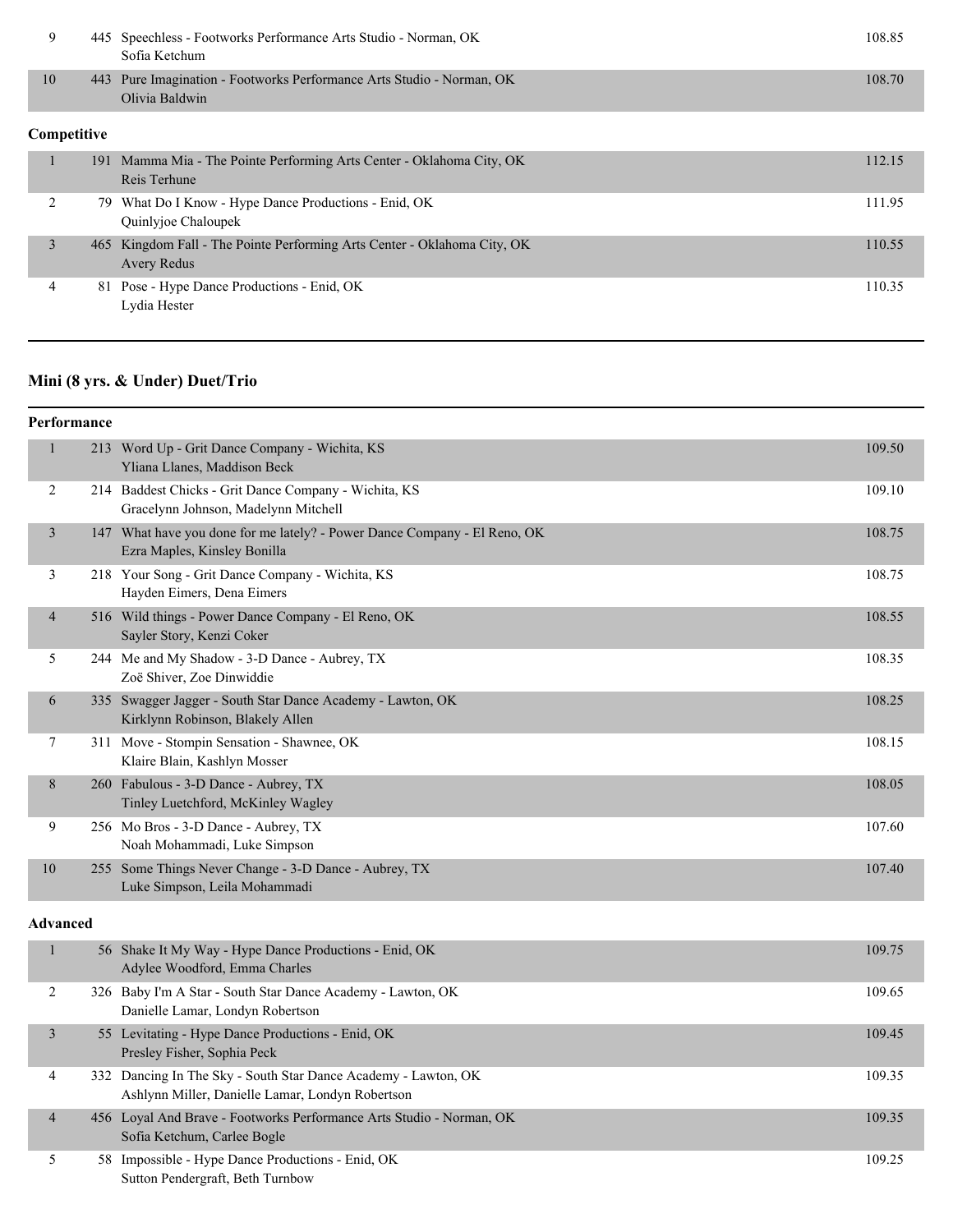#### **Competitive**

1 54 Glamorous - Hype Dance Productions - Enid, OK 111.15 Rory Pendergraft, Quinlyjoe Chaloupek

### **Mini (8 yrs. & Under) Small**

| Performance     |                                                                                                                                                                                    |        |
|-----------------|------------------------------------------------------------------------------------------------------------------------------------------------------------------------------------|--------|
| 1               | 526 California Girls - Studio 5678 - Idabel, OK<br>Madilynn Ross, McKinnley Butcher, Adalyn Scoles, Carly Stark                                                                    | 110.15 |
| 2               | 525 Space Jam - Studio 5678 - Idabel, OK<br>Kenleigh Flowers, Mackenzie Fisher, Peyton David, Saylor Faulks, Carly Stark, Kamryn Earnest, Avrey<br>Wallis                          | 109.40 |
| 3               | 224 Got That Look - Grit Dance Company - Wichita, KS<br>DK Snowbarger, Gracelynn Johnson, Madelynn Mitchell, Yliana Llanes                                                         | 109.25 |
| 4               | 523 Cupcake Cuties - Studio 5678 - Idabel, OK<br>Cayleigh Green, Hayzlei Gibson, Jaxi Harris, Kimber Clay, Olivia Jacobs, Saylor Skieens, Saylor Faulks                            | 108.70 |
| 5               | 228 Stand Out - Grit Dance Company - Wichita, KS<br>Maddison Beck, Miya Allen, Emma Hay, Dena Eimers                                                                               | 108.65 |
| 6               | 353 Centerfield - Stompin Sensation - Shawnee, OK<br>Klaire Blain, Lyra Moore, Kashlyn Mosser, Hadlee Pinkston, Aubrianna Diaz, Kynleigh McDonald,<br><b>Charley Sellers</b>       | 108.40 |
| 7               | 229 Every Heart - Grit Dance Company - Wichita, KS<br>Gracelynn Johnson, Maddison Beck, Madelynn Mitchell, Yliana Llanes, Dena Eimers, Emma Hay, Miya<br>Allen                     | 108.35 |
| $\tau$          | 524 Jesus Loves Me - Studio 5678 - Idabel, OK<br>Cayleigh Green, Hayzlei Gibson, Jaxi Harris, Kimber Clay, Olivia Jacobs, Saylor Skieens, Saylor Faulks                            | 108.35 |
| $\,8\,$         | 434 Pump Up The Jam - The Dance Company - Guymon, OK<br>Victoria Flores, Parker Bowers, KayLeigha Mullinix, Jaelyn Chafin, Harper Osborne, Adrian Tharp                            | 108.30 |
| 9               | 133 Fabulous - Power Dance Company - El Reno, OK<br>Kenzi Coker, Sayler Story, Ezra Maples, Kinsley Bonilla, Maxlee Stone                                                          | 108.20 |
| 9               | 157 Prepare For Takeoff - Power Dance Company - El Reno, OK<br>Jaylee Black, Berklee Stout, Jazzlyn Pina, Saylor Jackson, Whitney Salazar, Reese Terrell, Kathryn<br>Gunselman     | 108.20 |
| 10              | 470 Work Chick - Center Stage Dance - Durant, OK<br>Adrianna Wilson, Alice Nelms, Dylan Curtis, Fynli Robinson, Hadlee Arnold, Khloe Tree, Miana<br>McClaskey, Mollie Murphree     | 108.10 |
| <b>Advanced</b> |                                                                                                                                                                                    |        |
| 1               | 548 Forever Young - Kim Massay Dance Productions - Edmond, OK<br>Joanna McCarty, Sophi Dyson, Makiah Johnson, Cooper Jordan, Bailey Holleyman, Avery Faulconer,<br>Abigail Simmons | 110.75 |
| $\overline{c}$  | 330 Mama Said Knock You Out - South Star Dance Academy - Lawton, OK<br>Ashlynn Miller, Allan Dacci, Londyn Robertson, Danielle Lamar                                               | 109.85 |
| 3               | 331 Black Or White - South Star Dance Academy - Lawton, OK<br>Ashlynn Miller, Allan Dacci, Danielle Lamar, Londyn Robertson                                                        | 109.55 |
| 4               | 462 Lost Boy - Footworks Performance Arts Studio - Norman, OK<br>Sydney Fisher, Sophia Hanner, Sofia Ketchum, Carsyn Wright, Carlee Bogle                                          | 109.25 |
| 5               | 329 Grease Is The Word - South Star Dance Academy - Lawton, OK                                                                                                                     | 108.80 |

Ashlynn Miller, Allan Dacci, Danielle Lamar, Londyn Robertson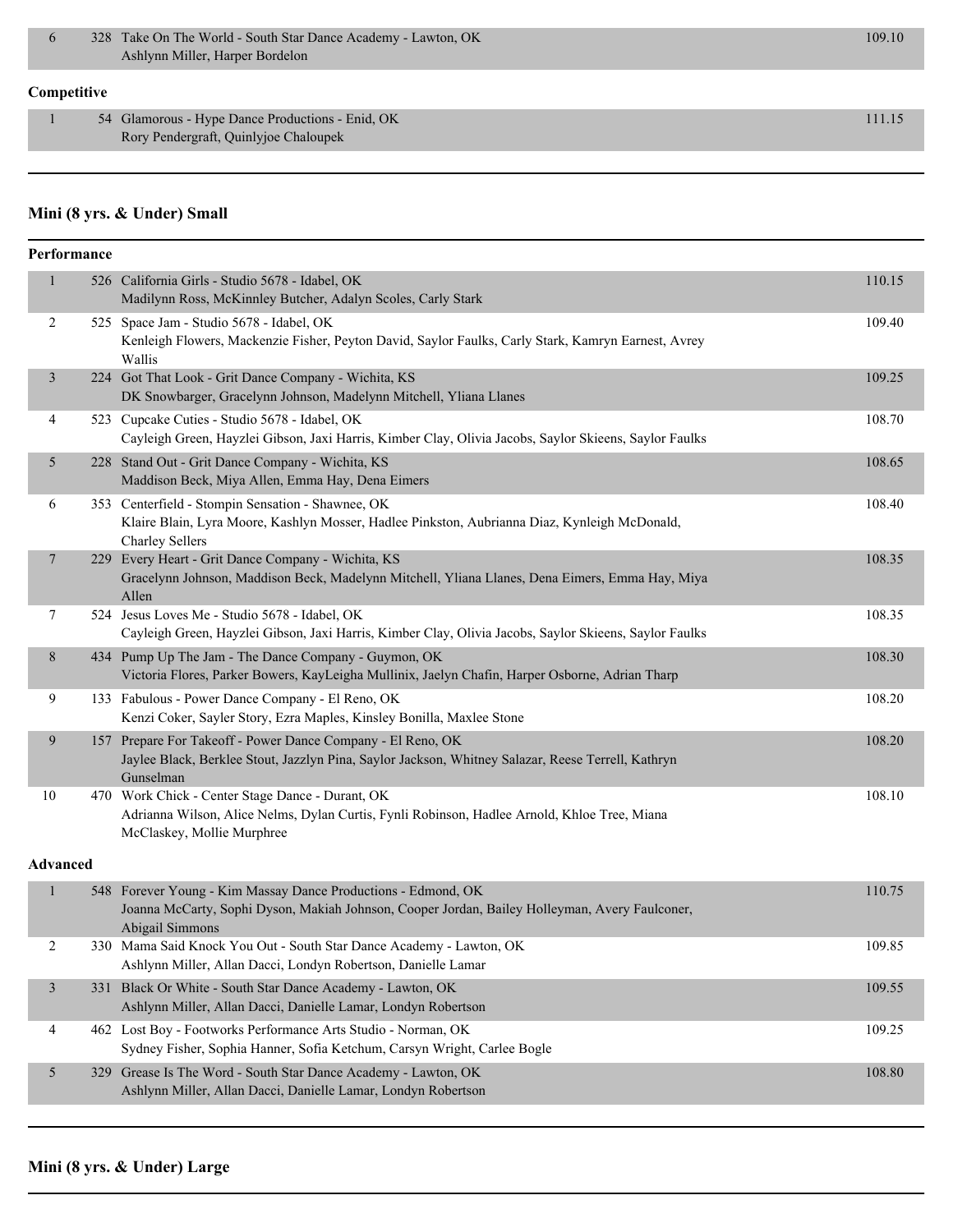#### **Performance**

|                | 159 | Silver Stars - To the pointe Dance Academy - Oklahoma City, OK                                           | 109.55 |
|----------------|-----|----------------------------------------------------------------------------------------------------------|--------|
|                |     | Hannah Bird, Channing Bjerk, Brooklyn Cherry, Morgan Elliott, Lila Faulk, Miah Kyker, Kylee Lira,        |        |
|                |     | Kaitlyn Robinett, Olivia Sherwin, Kaedynn Shields, Reese Siegman, Hadley Smith, Claire Thomas, Stella    |        |
|                |     | Thompson, Maggie Tillman                                                                                 |        |
| 2              |     | 437 The Climb - The Dance Company - Guymon, OK                                                           | 108.95 |
|                |     | Victoria Flores, Parker Bowers, Olivia Lee, Meilani Rodriguez, Londyn Redecop, Lilian Hitch,             |        |
|                |     | KayLeigha Mullinix, Jaelyn Chafin, Harper Osborne, Adrian Tharp                                          |        |
| 3              | 167 | Jailhouse Rock - To the pointe Dance Academy - Oklahoma City, OK                                         | 108.80 |
|                |     | Violet McDonald, Sophia Pena, Reagan Sheely, Madilyn Hines, Joplin Wiegert, Hannah Bird, Greelie         |        |
|                |     | Daubenspeck, Elly Mathia, Elliott Kemp, Abigail Vincent                                                  |        |
| 4              |     | 241 Oh The Thinks You Can Think - 3-D Dance - Aubrey, TX                                                 | 108.40 |
|                |     | Bobbi Bouffard, Eleanor Brown, Nia Edwards, Tinley Luetchford, Hannah Paulek, Julia Ploch, Amelia        |        |
|                |     | Purdue, Alessandra Steiner, Giuliana Vazquez, Mallory Wisenbaker, Leila Mohammadi, Avery Flanigan        |        |
| $\overline{5}$ |     | 126 Space Jam - Elevate Dance Academy - Newcastle, OK                                                    | 108.30 |
|                |     | Claire Wall, Archer Gillett, Chloe Davis, Faith Garrison, Gracey Bray, Janika Wyatt, Macie Britton, Maia |        |
|                |     | Grissom, Rylee Parker, Tanzy Doresey, Trinity Stevenson, Kinsley Slentz                                  |        |
| 6              | 125 | Shake Your Groove Thing - Elevate Dance Academy - Newcastle, OK                                          | 108.20 |
|                |     | Archer Gillett, Chloe Davis, Claire Wall, Faith Garrison, Gracey Bray, Janika Wyatt, Macie Britton, Maia |        |
|                |     | Grissom, Rylee Parker, Tanzy Doresey, Trinity Stevenson, Kinsley Slentz                                  |        |
|                |     |                                                                                                          |        |
| Advanced       |     |                                                                                                          |        |

| 41 Happy - Hype Dance Productions - Enid, OK                                                        | 109.25 |
|-----------------------------------------------------------------------------------------------------|--------|
| Abbie Bymaster, Paige Bisig, Jennings Caddell, Olivia Charles, Avery Fuksa, Madelin Isordia, Sutton |        |
| Pendergraft, Zoe Pollet, Haizlee Poplin, Halle Reed, Ellowyn Seigars, Beth Turnbow                  |        |

# **Junior (9 - 11 yrs.) Solo**

| Performance  |     |                                                                                              |        |
|--------------|-----|----------------------------------------------------------------------------------------------|--------|
| $\mathbf{1}$ |     | 179 A Little Party - To the pointe Dance Academy - Oklahoma City, OK<br><b>Emre Anderson</b> | 110.25 |
| 2            |     | 503 Beautiful People - APEX Dance Studio - Edmond, OK<br>Clara Hamby                         | 110.15 |
| 3            |     | 297 What a Wonderful World - Thriller Dance Studio - Stillwater, OK<br>Lyla Ponder           | 110.10 |
| 4            |     | 116 Run For Your Life - Elevate Dance Academy - Newcastle, OK<br>Avyn Puckett                | 109.95 |
| 5            | 340 | Jumper - Thriller Dance Studio - Stillwater, OK<br><b>Harper Phillips</b>                    | 109.90 |
| 6            |     | 267 Lips Are Moving - Thriller Dance Studio - Stillwater, OK<br>Junia Hayes                  | 109.85 |
| 6            |     | 501 Found - APEX Dance Studio - Edmond, OK<br>Quinlyn Hickey                                 | 109.85 |
| 7            |     | 375 Grave Digger - Steppin' Out Dance Studio - Tuttle, OK<br>Quinnlyn Hastings               | 109.80 |
| 8            |     | 136 Jenny from the Block - Power Dance Company - El Reno, OK<br>Aspen Witherspoon            | 109.70 |
| 8            |     | 537 Girl Like Me - Studio 5678 - Idabel, OK<br>Avrey Wallis                                  | 109.70 |
| 8            |     | 540 Conga - Studio 5678 - Idabel, OK<br>Kamryn Earnest                                       | 109.70 |
| 9            |     | 111 Ruler - Elevate Dance Academy - Newcastle, OK<br>Maddie Tindell                          | 109.65 |
| 10           |     | 106 Rescue - Elevate Dance Academy - Newcastle, OK                                           | 109.60 |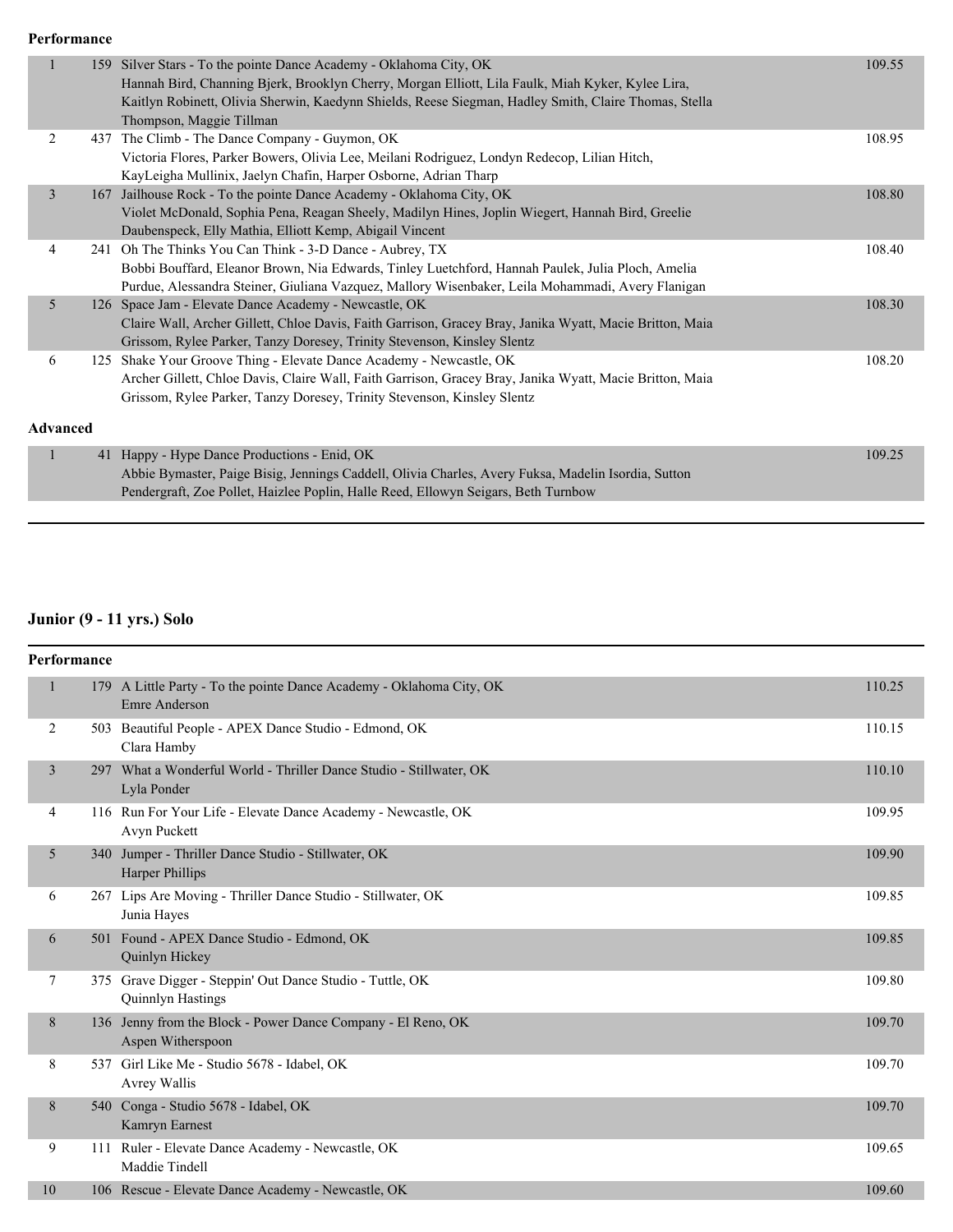|                          | <b>Scout Poland</b>                                                                                    |        |
|--------------------------|--------------------------------------------------------------------------------------------------------|--------|
| 10                       | 112 Faith - Elevate Dance Academy - Newcastle, OK<br>Chesney McLean                                    | 109.60 |
| <b>Advanced</b>          |                                                                                                        |        |
| $\mathbf{1}$             | 296 Survivor - Thriller Dance Studio - Stillwater, OK<br>Jainy Focht                                   | 111.65 |
| 2                        | 207 Broadway Here I Come - Grit Dance Company - Wichita, KS<br>Logan Fuller                            | 111.60 |
| 2                        | 275 Drop Dead - Thriller Dance Studio - Stillwater, OK<br>Starrleigh Hendren                           | 111.60 |
| 3                        | 422 Last Of Me - Favorite's Dance Academy - Lowell, AR<br>Makenzee Floyd                               | 111.30 |
| $\overline{\mathcal{A}}$ | 557 Who's That Chick - Thriller Dance Studio - Stillwater, OK<br>Nyasia Dorsey                         | 111.05 |
| 5                        | 411 Remedy - Favorite's Dance Academy - Lowell, AR<br>Stella Garman                                    | 110.95 |
| 5                        | 454 Fabulous - Footworks Performance Arts Studio - Norman, OK<br>Carlee Bogle                          | 110.95 |
| 5                        | 543 Cold-Hearted Snake - Kim Massay Dance Productions - Edmond, OK<br>Emery Johnson                    | 110.95 |
| 6                        | 538 How Long Will I Love You - Studio 5678 - Idabel, OK<br>Kynli Hattabaugh                            | 110.85 |
| 7                        | 259 Reborn - 3-D Dance - Aubrey, TX<br>Eden Guzman-Torres                                              | 110.80 |
| 7                        | 263 You Are My Sunshine - Thriller Dance Studio - Stillwater, OK<br><b>Haley Slaughter</b>             | 110.80 |
| 7                        | 299 Slam It - Stompin Sensation - Shawnee, OK<br>Kortlyn Clanin                                        | 110.80 |
| 8                        | 75 Give Me One Reason - Hype Dance Productions - Enid, OK<br>Lylianna Chaloupek                        | 110.75 |
| 8                        | 195 I'm Available - Grit Dance Company - Wichita, KS<br>Karen Curtis                                   | 110.75 |
| $8\,$                    | 417 Disco Pop - Favorite's Dance Academy - Lowell, AR<br>McKayla Medley                                | 110.75 |
| 9                        | 294 Wondering - Thriller Dance Studio - Stillwater, OK<br>Kamila Hanks                                 | 110.70 |
| 10                       | 243 Me Too - 3-D Dance - Aubrey, TX<br>Zari Ring                                                       | 110.65 |
| 10                       | 253 Waves - 3-D Dance - Aubrey, TX<br><b>Brooke Madison</b>                                            | 110.65 |
| Competitive              |                                                                                                        |        |
| $\mathbf{1}$             | 19 Run On - Rhythm & Shoes Dance Studio - Tontitown, AR<br>Nelle Thornton                              | 114.25 |
| 2                        | 547 Willow - Kim Massay Dance Productions - Edmond, OK<br>Kalli Topinka                                | 113.20 |
| 3                        | 551 Point of No Return - Kim Massay Dance Productions - Edmond, OK<br>Heidi Luber                      | 113.05 |
| 4                        | 556 Snowfall - Kim Massay Dance Productions - Edmond, OK<br>Kate Davey                                 | 112.70 |
| 5                        | 542 Lookin' Good - Kim Massay Dance Productions - Edmond, OK<br><b>Blakely Casper</b>                  | 112.65 |
| 6                        | 467 Just Watch Me Now - The Pointe Performing Arts Center - Oklahoma City, OK<br><b>Brinlee Lemons</b> | 112.45 |
| 7                        | 341 Worship Me - South Star Dance Academy - Lawton, OK                                                 | 112.35 |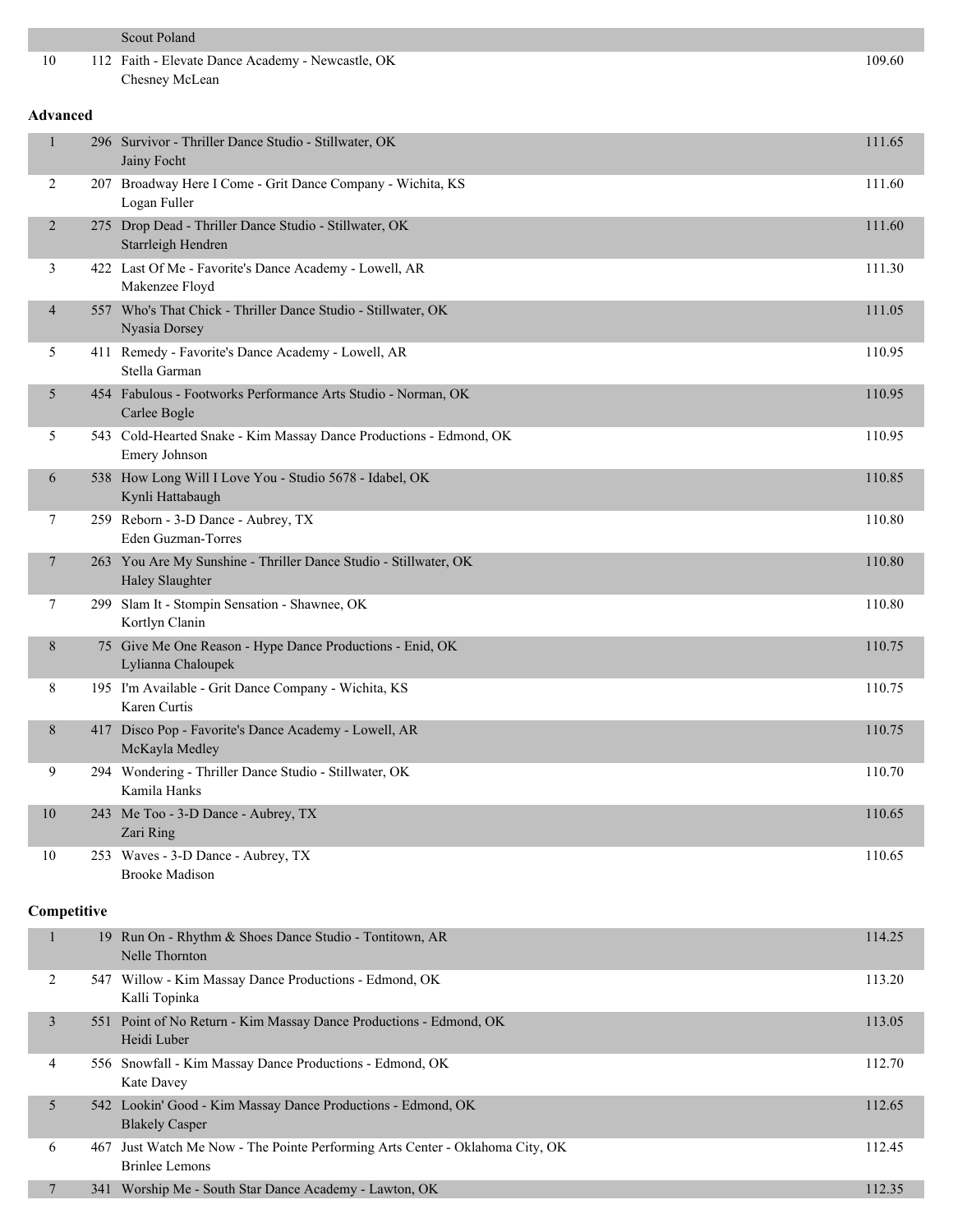|    | <b>Brionnie Mathis</b>                                                      |        |
|----|-----------------------------------------------------------------------------|--------|
| δ  | 77 Pretty Girls - Hype Dance Productions - Enid, OK<br>Maiah Sanchez        | 112.25 |
| 8  | 554 Black Cat - Kim Massay Dance Productions - Edmond, OK<br>Leighton Amaya | 112.25 |
| 9  | 289 Confident - Hype Dance Productions - Enid, OK<br><b>Briley Neil</b>     | 112.00 |
| 10 | 80 I Lived - Hype Dance Productions - Enid, OK<br>Whitney Baylor            | 110.70 |
|    |                                                                             |        |

# **Junior (9 - 11 yrs.) Duet/Trio**

| Performance             |                                                                                                                  |        |
|-------------------------|------------------------------------------------------------------------------------------------------------------|--------|
| $\mathbf{1}$<br>181     | Kim Possible - To the pointe Dance Academy - Oklahoma City, OK<br>Madison Sanders, Cassidy Harstad, Taitum Waits | 110.60 |
| $\overline{2}$          | 498 Let's Get Glam - APEX Dance Studio - Edmond, OK<br>Claire Lucero, Clara Hamby                                | 110.55 |
| 3                       | 285 Sway with Me - Elevate Dance Academy - Newcastle, OK<br>Avyn Puckett, Maddie Tindell, Zaylyn Rea             | 109.95 |
| 4                       | 169 Fabulous - To the pointe Dance Academy - Oklahoma City, OK<br>Reese Siegman, Olivia Sherwin                  | 109.90 |
| 5                       | 286 Bo\$\$ Ladies - Elevate Dance Academy - Newcastle, OK<br>Giannah Smithey, Layla Babbit                       | 109.55 |
| 6                       | 287 That's My Girl - Elevate Dance Academy - Newcastle, OK<br>Rayleigh Bates, Reynolds Rinehart                  | 109.40 |
| $\tau$                  | 282 Set It All Free - Elevate Dance Academy - Newcastle, OK<br>Allie Bartel, Cameron Southerland                 | 109.15 |
| 8                       | 522 I Wanna Be Like You - Studio 5678 - Idabel, OK<br>Leslie Rhyne, Katie Rhyne                                  | 109.10 |
| 9                       | 148 Best Day of My Life - Power Dance Company - El Reno, OK<br>Kathryn Gunselman, Whitney Salazar, Reese Terrell | 108.75 |
| Advanced                |                                                                                                                  |        |
| $\mathbf{1}$<br>521     | Camille, Collette, FiFi - Studio 5678 - Idabel, OK<br>Khloe Impson, Brooklyn Jacobs, Andrea Bryant               | 112.15 |
| 2                       | 221 Falling Out Of Love - Grit Dance Company - Wichita, KS<br>Natalie Phillips, Laney Kinkelaar, Karen Curtis    | 111.40 |
| $\overline{\mathbf{3}}$ | 219 Opposites Attract - Grit Dance Company - Wichita, KS<br>Laney Kinkelaar, Logan Fuller                        | 111.25 |
| 4                       | 258 Number One - 3-D Dance - Aubrey, TX<br>Brooke Madison, Eden Guzman-Torres                                    | 111.05 |
| 5                       | 457 I Dont Want To Show Off - Footworks Performance Arts Studio - Norman, OK<br>Hallee Foster, Ainsley Garrett   | 110.50 |
| 6                       | 458 Boss Lady - Footworks Performance Arts Studio - Norman, OK<br>Presley Garrels, Carsyn Wright                 | 110.45 |
| $\overline{7}$          | 91 Sisters - Sherri's Dance Center - Lawton, OK<br>McKenna Gonzalez, Ella Williams, Leilani Brownlee             | 110.25 |
| 8                       | 298 Gametime - Stompin Sensation - Shawnee, OK<br>Nathan Boggs, Raylee Armitage                                  | 110.20 |

# **Competitive**

|  | 550 Moon River - Kim Massay Dance Productions - Edmond, OK<br>Leighton Amaya, Stella Francis | 112.75 |
|--|----------------------------------------------------------------------------------------------|--------|
|  | 53 Take a Hint - Hype Dance Productions - Enid, OK                                           | 112.30 |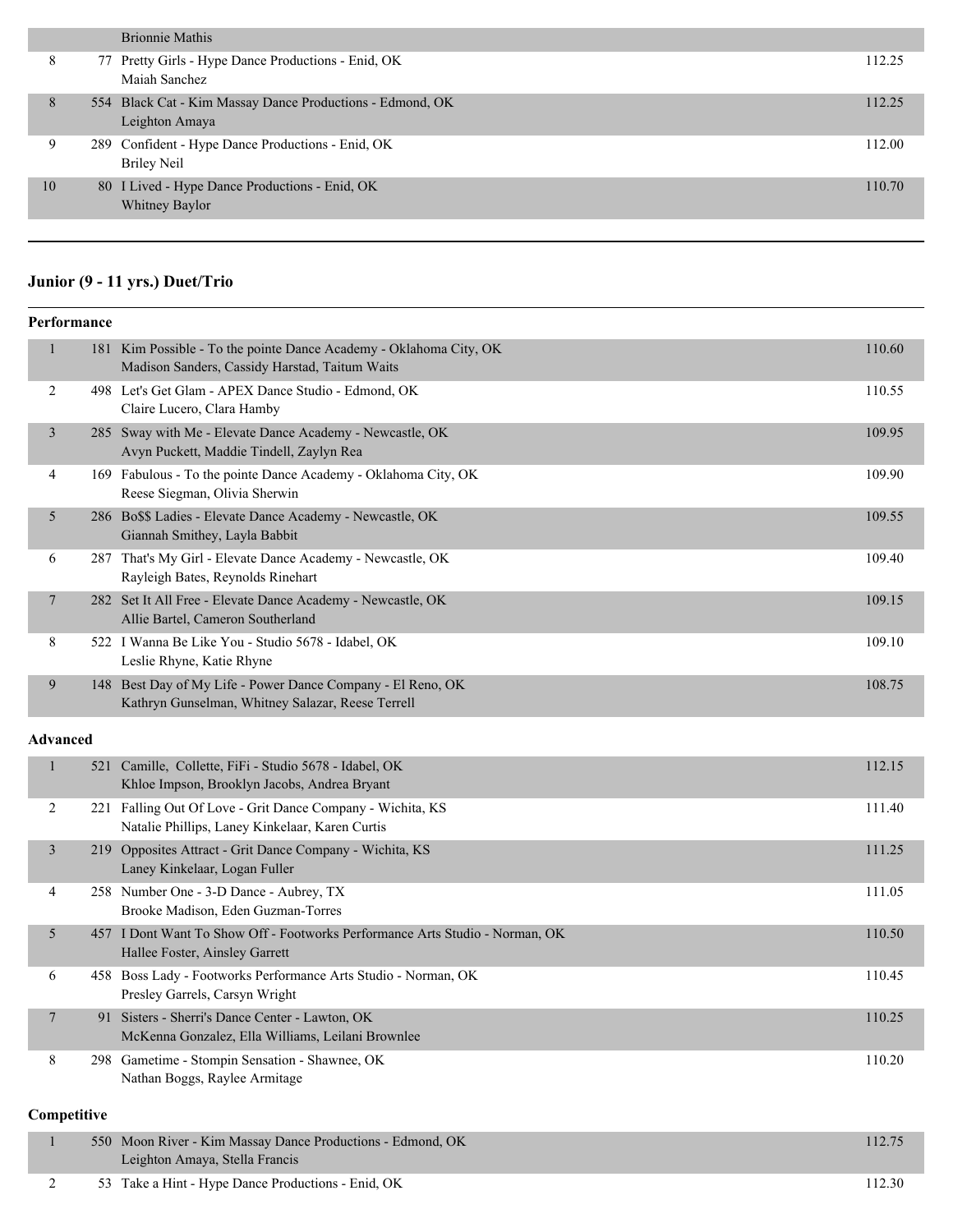|  | Whitney Baylor, Chesney Niehus                                  |        |
|--|-----------------------------------------------------------------|--------|
|  | 57 Blow - Hype Dance Productions - Enid, OK                     | 111.95 |
|  | Maiah Sanchez, Daytan Cottrell                                  |        |
|  | 339 Anything You Can Do - South Star Dance Academy - Lawton, OK | 111.65 |
|  | Allan Dacci, Mackinzlee Dacci                                   |        |

### **Junior (9 - 11 yrs.) Small**

| Performance     |                                                                                                                                                                                                              |        |
|-----------------|--------------------------------------------------------------------------------------------------------------------------------------------------------------------------------------------------------------|--------|
| 1               | 388 Audition Day - Steppin' Out Dance Studio - Tuttle, OK<br>Kate Snodgrass, Quinnlyn Hastings, Zoey Pratt, Caisyn Schroeder, Emma McClure, Leah Heckathorn,<br><b>Taylor Rooney</b>                         | 110.10 |
| 2               | 493 Sort Of - APEX Dance Studio - Edmond, OK<br>Clara Hamby, MaKenzie Hynd, Quinlyn Hickey, Paige McGinnis                                                                                                   | 110.05 |
| 3               | 391 Countdowns - Steppin' Out Dance Studio - Tuttle, OK<br>Kate Snodgrass, Quinnlyn Hastings, Zoey Pratt, Chandler Hatcher                                                                                   | 109.85 |
| $\overline{4}$  | 161 Girls Just Wanna Have Fun - To the pointe Dance Academy - Oklahoma City, OK<br>Brooklyn Cherry, Morgan Elliott, Lila Faulk, Taylor Huffman, Miah Kyker, Amia Logan, Kaitlyn<br>Robinett, Stella Thompson | 109.45 |
| 5               | 162 Rainbow - To the pointe Dance Academy - Oklahoma City, OK<br>Miah Kyker, Taylor Huffman, Amia Logan, Brooklyn Cherry, Morgan Elliott, Stella Thompson, Lila<br>Faulk, Kaitlyn Robinett                   | 109.35 |
| 6               | 127 PEACE - Elevate Dance Academy - Newcastle, OK<br>Maddie Tindell, Chesney McLean, Avyn Puckett, Lylah Morales, Rayleigh Bates, Zaylyn Rea, Josie Cain                                                     | 109.30 |
| 7               | 427 Money - The Dance Company - Guymon, OK<br>Madelynn Rodriguez, Kennedy McCune, Jentry Baber, Faith Peterson, Yadelin Mesta                                                                                | 109.25 |
| 8               | 95 We're Not Gonna Take It - Powerhouse Academy - Comanche, OK<br>AmBree Downey, Bristol Freel, Kinsley Kirk, Lyndley Morgan, Jena Weightman, Karly Miller                                                   | 109.20 |
| 8               | 492 Chapel - APEX Dance Studio - Edmond, OK<br>MaKenzie Hynd, Quinlyn Hickey, Paige McGinnis, Clara Potter, Clara Hamby, Claire Lucero                                                                       | 109.20 |
| 9               | 96 Rainbow - Powerhouse Academy - Comanche, OK<br>Kinsley Kirk, AmBree Downey, Jena Weightman, Lyndley Morgan, Bristol Freel                                                                                 | 109.05 |
| 10              | 128 Girls Night Out - Elevate Dance Academy - Newcastle, OK<br>Allie Bartel, Ashland Johnson, Cameron Southerland, Giannah Smithey, Layla Babbit, Reynolds Rinehart,<br>Scout Poland                         | 108.65 |
| <b>Advanced</b> |                                                                                                                                                                                                              |        |
| 1               | 528 Proud Mary - Studio 5678 - Idabel, OK<br>Avrey Wallis, Brooklyn Jacobs, Kamryn Earnest, Kynli Hattabaugh, Andrea Bryant, Jalyn Lundry                                                                    | 112.15 |
| $\overline{2}$  | 187 Remember This - To the pointe Dance Academy - Oklahoma City, OK<br>Taitum Waits, Sophia Burke, Madison Sanders, Kaylei Shelton, Emre Anderson, Camilla Davis, Cassidy<br>Harstad                         | 111.70 |
| 3               | 400 7 Rings - Favorite's Dance Academy - Lowell, AR<br>Caroline Lee, Anna Brown, Blair Sims, Madelyn Horn, McKayla Medley, Blaire Hess, Sallie Morris                                                        | 111.65 |
| 4               | 363 Keep Up - Stompin Sensation - Shawnee, OK<br>Elaina Janway, Raylee Armitage, Kortlyn Clanin, Lexie Howeth, Aubryn Peckham, Audree Scoggins,<br>Carli Sisco                                               | 111.55 |
| 5               | 529 Beautiful Thing - Studio 5678 - Idabel, OK<br>Kynli Hattabaugh, Brooklyn Jacobs, Andrea Bryant, Khloe Impson                                                                                             | 111.15 |
| 6               | 90 High Fashion - Sherri's Dance Center - Lawton, OK<br>Mia Chorman, Leilani Brownlee, Kamryn Champion, Ella Williams, Ryan Keplinger, McKenna Gonzalez,<br>Gracen Garza                                     | 110.90 |
| 6               | 461 I Stand - Footworks Performance Arts Studio - Norman, OK                                                                                                                                                 | 110.90 |

Hallee Foster, Audrey Martin, Ainsley Garrett, Addison Garrett 7 150 Riverside - Power Dance Company - El Reno, OK 110.80 Adrienne Lambert, Aspen Witherspoon, Ariana Estrada, Ellie Schamblin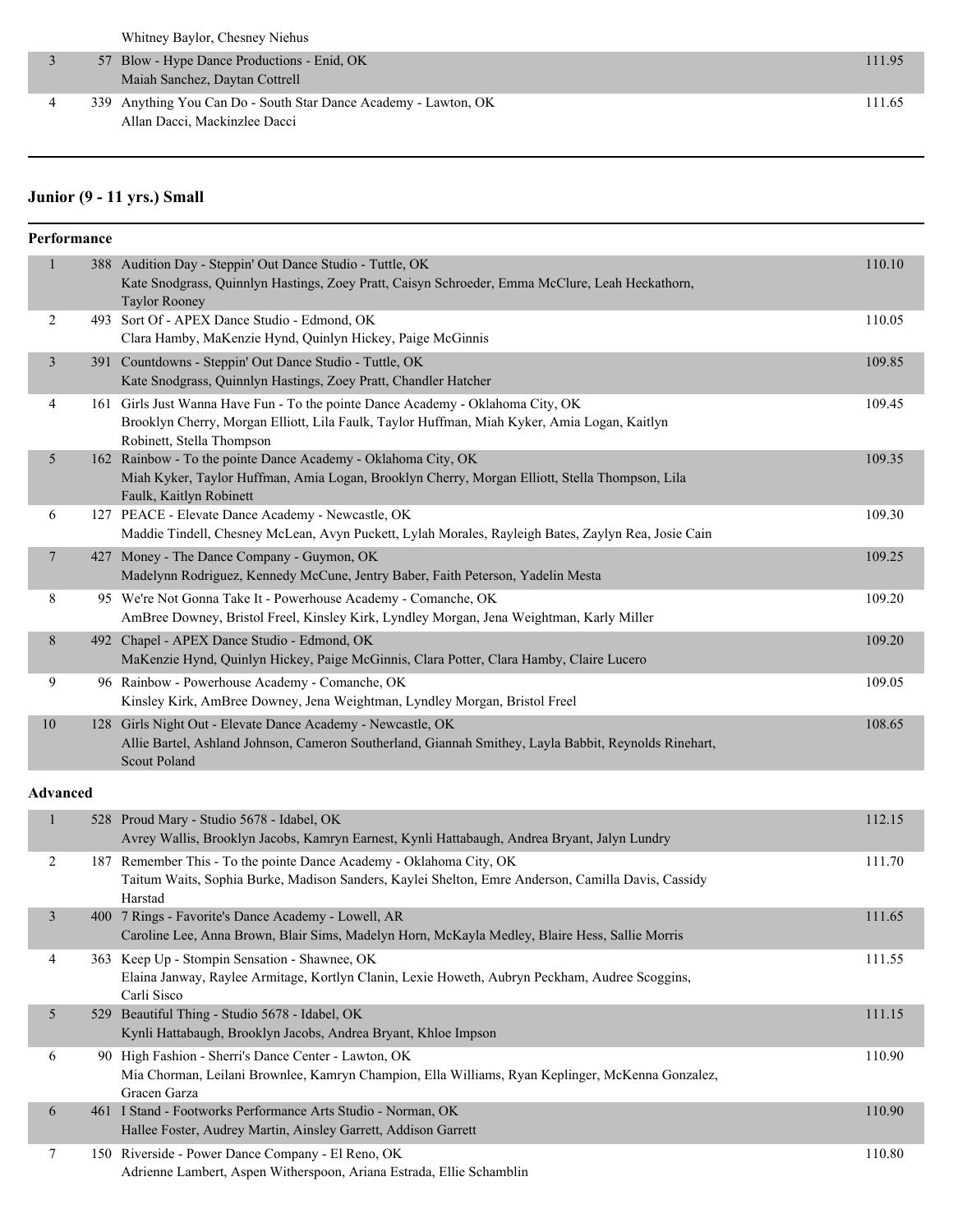| $\overline{7}$          | 237         | Drops of Jupiter - 3-D Dance - Aubrey, TX<br>Zari Ring, Brooke Madison, Eden Guzman-Torres, Ella Iskowitz, Lexie McGee, Ella Jensen, Haven<br>Reese, Alyssa Jacobson, Giana Steele        | 110.80 |
|-------------------------|-------------|-------------------------------------------------------------------------------------------------------------------------------------------------------------------------------------------|--------|
| 7                       |             | 399 Spice World - Favorite's Dance Academy - Lowell, AR<br>Harper Preston, Caroline Lee, Makenzee Floyd, Finley Ritchie, Sallie Morris                                                    | 110.80 |
| 8                       |             | 89 Beautiful - Sherri's Dance Center - Lawton, OK<br>Mia Chorman, Leilani Brownlee, Kamryn Champion, Ella Williams, Ryan Keplinger, McKenna Gonzalez,<br>Gracen Garza                     | 110.60 |
| 8                       |             | 149 Girls Gone Hiking - Power Dance Company - El Reno, OK<br>Adrienne Lambert, Aspen Witherspoon, Ariana Estrada, Ellie Schamblin                                                         | 110.60 |
| 8                       |             | 238 Grow as We Go - 3-D Dance - Aubrey, TX<br>Lexie McGee, Ella Jensen, Haven Reese, Giana Steele, Ella Iskowitz, Eden Guzman-Torres, Brooke<br>Madison, Alyssa Jacobson, Zari Ring       | 110.60 |
| 9                       |             | 236 Live Your Best Life - 3-D Dance - Aubrey, TX<br>Zari Ring, Eden Guzman-Torres, Ella Iskowitz, Lexie McGee, Brooke Madison, Alyssa Jacobson, Giana<br>Steele, Ella Jensen, Haven Reese | 110.40 |
|                         | Competitive |                                                                                                                                                                                           |        |
|                         |             | 549 Holly Rock - Kim Massay Dance Productions - Edmond, OK<br>Kalli Topinka, Emery Johnson, Sophi Dyson, Scotlyn Butler, Nora Finch, LolaRose Myers, Blakely<br>Casper                    | 112.80 |
| 2                       |             | 343 Look Like Money - South Star Dance Academy - Lawton, OK<br>Violet Saupitty, Joycelyn Price, Brionnie Mathis, Bethany Whiteeagle                                                       | 112.25 |
| $\overline{\mathbf{3}}$ |             | 342 Fast - South Star Dance Academy - Lawton, OK<br>Violet Saupitty, Joycelyn Price, Brionnie Mathis, Bethany Whiteeagle                                                                  | 111.45 |
| 4                       |             | 344 Walking On Sunshine - South Star Dance Academy - Lawton, OK<br>Violet Saupitty, Joycelyn Price, Brionnie Mathis, Bethany Whiteeagle                                                   | 111.05 |
| 5                       |             | 345 Who You Are - South Star Dance Academy - Lawton, OK<br>Violet Saupitty, Joycelyn Price, Brionnie Mathis, Bethany Whiteeagle                                                           | 110.40 |

## **Junior (9 - 11 yrs.) Large**

| Performance    |     |                                                                                                                                                                                                                                                                                                                 |        |
|----------------|-----|-----------------------------------------------------------------------------------------------------------------------------------------------------------------------------------------------------------------------------------------------------------------------------------------------------------------|--------|
| 1              |     | 165 Wake Me Up - To the pointe Dance Academy - Oklahoma City, OK<br>Emre Anderson, Grace Bird, Channing Bjerk, Presley Curtis, Kirsten Gerding, Cassidy Harstad, Kylee<br>Lira, Kaylei Shelton, Olivia Sherwin, Kaedynn Shields, Reese Siegman, Maggie Tillman, Taitum Waits,<br>Delaney Wyatt, Madison Sanders | 110.75 |
| 2              |     | 188 Proud Mary - To the pointe Dance Academy - Oklahoma City, OK<br>Reese Siegman, Presley Curtis, Olivia Sherwin, Kylee Lira, Kirsten Gerding, Kaedynn Shields, Grace<br>Bird, Channing Bjerk, Maggie Tillman, Delaney Wyatt                                                                                   | 110.70 |
| $\overline{3}$ | 527 | Slow Down - Studio 5678 - Idabel, OK<br>Kenleigh Flowers, Mackenzie Fisher, McKinnley Butcher, Madilynn Ross, Adalyn Scoles, Avrey Wallis,<br>Carly Stark, Jalyn Lundry, Kamryn Earnest, Katie Rhyne                                                                                                            | 110.35 |
| 4              |     | 552 Wizard Of Oz - To the pointe Dance Academy - Oklahoma City, OK<br>Emre Anderson, Channing Bjerk, Cassidy Harstad, Taitum Waits, Madison Sanders, Kaylei Shelton,<br>Katelyn Guadalupe, Courtney Harstad, Olivia Sherwin, Lila Faulk, Kaitlyn Robinett, Jacob Guadalupe,<br>Delaney Wyatt, Riley Hayes       | 110.20 |
| 5              | 429 | Jock Jams - The Dance Company - Guymon, OK<br>Adriynne Sparkman, Ava Collins, KayLeigha Mullinix, Hannah Lehr, Madelynn Rodriguez, Kennedy<br>McCune, Parker Bowers, Jentry Baber, Faith Peterson, Sophia Puentes, Cam McCune, Adrian Tharp,<br>Olivia Lee, Jaelyn Chafin, Harper Osborne                       | 110.05 |
| 6              |     | 132 Game Day - Elevate Dance Academy - Newcastle, OK<br>Cameron Southerland, Maddie Tindell, Chesney McLean, Avyn Puckett, Lylah Morales, Rayleigh Bates,<br>Layla Babbit, Reynolds Rinehart, Zaylyn Rea, Ashland Johnson, Scout Poland, Josie Cain, Giannah<br>Smithey, Allie Bartel                           | 110.00 |

### **Advanced**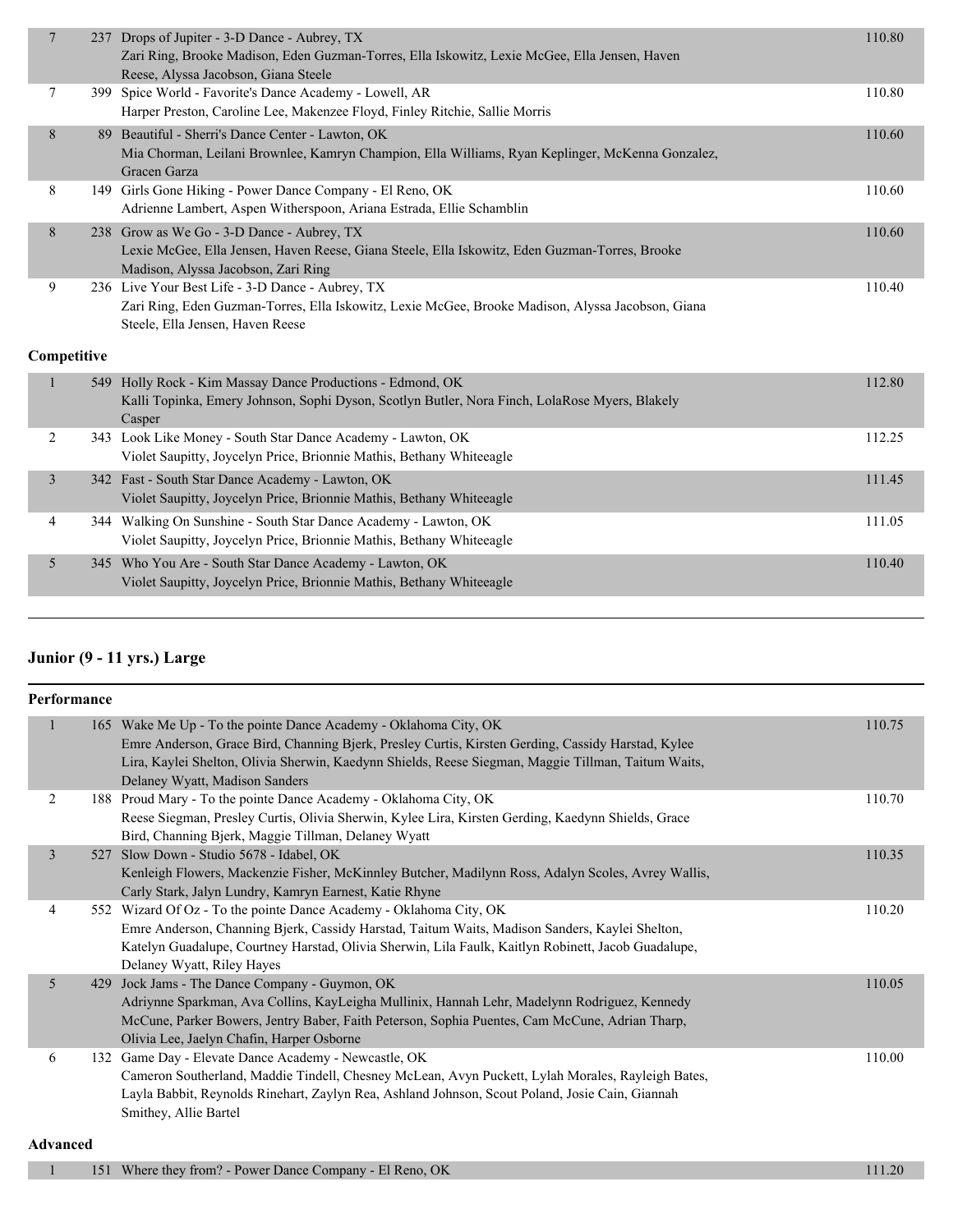|             | Kenzi Coker, Maxlee Stone, Aspen Witherspoon, Adrienne Lambert, Kinsley Bonilla, Ariana Estrada,   |        |
|-------------|----------------------------------------------------------------------------------------------------|--------|
|             | Ezra Maples, Serenity Jones, Harper Lambert, Ellie Schamblin, Sayler Story                         |        |
|             | 354 Rock This - Stompin Sensation - Shawnee, OK                                                    | 110.90 |
|             | Emma Singleton, Ella Woods, Alaenah Hecker, Paislee Arnold, Tanna Gray, Ember Lewis, Elaina        |        |
|             | Janway, Kortlyn Clanin, Grace Hobbs, Lexie Howeth, Aubryn Peckham, Audree Scoggins, Rylie Helseth, |        |
|             | Carli Sisco                                                                                        |        |
|             | 366 My Boyfriends Back - Stompin Sensation - Shawnee, OK                                           | 110.90 |
|             | Raylee Armitage, Nathan Boggs, Kortlyn Clanin, Lexie Howeth, Grace Hobbs, Elaina Janway, Aubryn    |        |
|             | Peckham, Audree Scoggins, Carli Sisco, Cassidy Woodward                                            |        |
| Competitive |                                                                                                    |        |
|             | 48 Wild, Wild Party - Hype Dance Productions - Enid, OK                                            | 112.95 |
|             | Morgan Crenshaw, Grace Blunck, Danielle Jackson, Whitney Baylor, Kennedy Caddell, Daytan Cottrell, |        |
|             | Chesney Niehus, Quinlyjoe Chaloupek, Rory Pendergraft, Maiah Sanchez, Sutton Pendergraft, Lydia    |        |

## **Junior (9 - 11 yrs.) Super**

Hester, Adylee Woodford

| <b>Competitive</b> |  |                                                                                                       |        |
|--------------------|--|-------------------------------------------------------------------------------------------------------|--------|
|                    |  | 43 Snapshot - Hype Dance Productions - Enid, OK                                                       | 112.20 |
|                    |  | Whitney Baylor, Rory Pendergraft, Presley Fisher, Pierce Eisenhauer, Paityn Merrill, Makenna Coleman, |        |
|                    |  | Maiah Sanchez, Lucy Jenkins, Kennedy Caddell, Emma Charles, Daytan Cottrell, Danica Grace, Briley     |        |
|                    |  | Neil, Sophia Peck, Quinlyjoe Chaloupek, McCartney Lyon, Lydia Hester, Harper Hamm, Gwyneth            |        |
|                    |  | Seigars, Adylee Woodford                                                                              |        |

## **Teen (12 - 14 yrs.) Solo**

| Performance    |     |                                                                                                          |        |  |  |
|----------------|-----|----------------------------------------------------------------------------------------------------------|--------|--|--|
| $\mathbf{1}$   |     | 476 Bend & Snap - Center Stage Dance - Durant, OK<br><b>Blair Burrage</b>                                | 113.15 |  |  |
| 2              |     | 519 If He Moves His Lips - Studio 5678 - Idabel, OK<br>Khloe Impson                                      | 112.95 |  |  |
| $\overline{3}$ |     | 170 Scars To Your Beautiful - To the pointe Dance Academy - Oklahoma City, OK<br>Kaylei Shelton          | 112.90 |  |  |
| 4              |     | 478 I Ran - Center Stage Dance - Durant, OK<br>Aleigha Mize                                              | 112.85 |  |  |
| 5              |     | 539 Stand Up - Studio 5678 - Idabel, OK<br><b>Yaslin Dixon</b>                                           | 112.70 |  |  |
| 6              |     | 183 Everybody Wants To Rule The World - To the pointe Dance Academy - Oklahoma City, OK<br>Alyson Dennie | 112.45 |  |  |
| 6              |     | 479 Glam - Center Stage Dance - Durant, OK<br>Danae Cadena                                               | 112.45 |  |  |
| 7              |     | 288 Last Dance - Elevate Dance Academy - Newcastle, OK<br>Cadence Camacho                                | 112.40 |  |  |
| 8              |     | 435 LOVE - The Dance Company - Guymon, OK<br>Laken Carnagey                                              | 112.20 |  |  |
| 9              | 507 | Just Fine - APEX Dance Studio - Edmond, OK<br>Jazlyn Harris                                              | 112.15 |  |  |
| 10             |     | 512 Made to Be Broken - APEX Dance Studio - Edmond, OK<br>Sarah Rothofsky                                | 112.05 |  |  |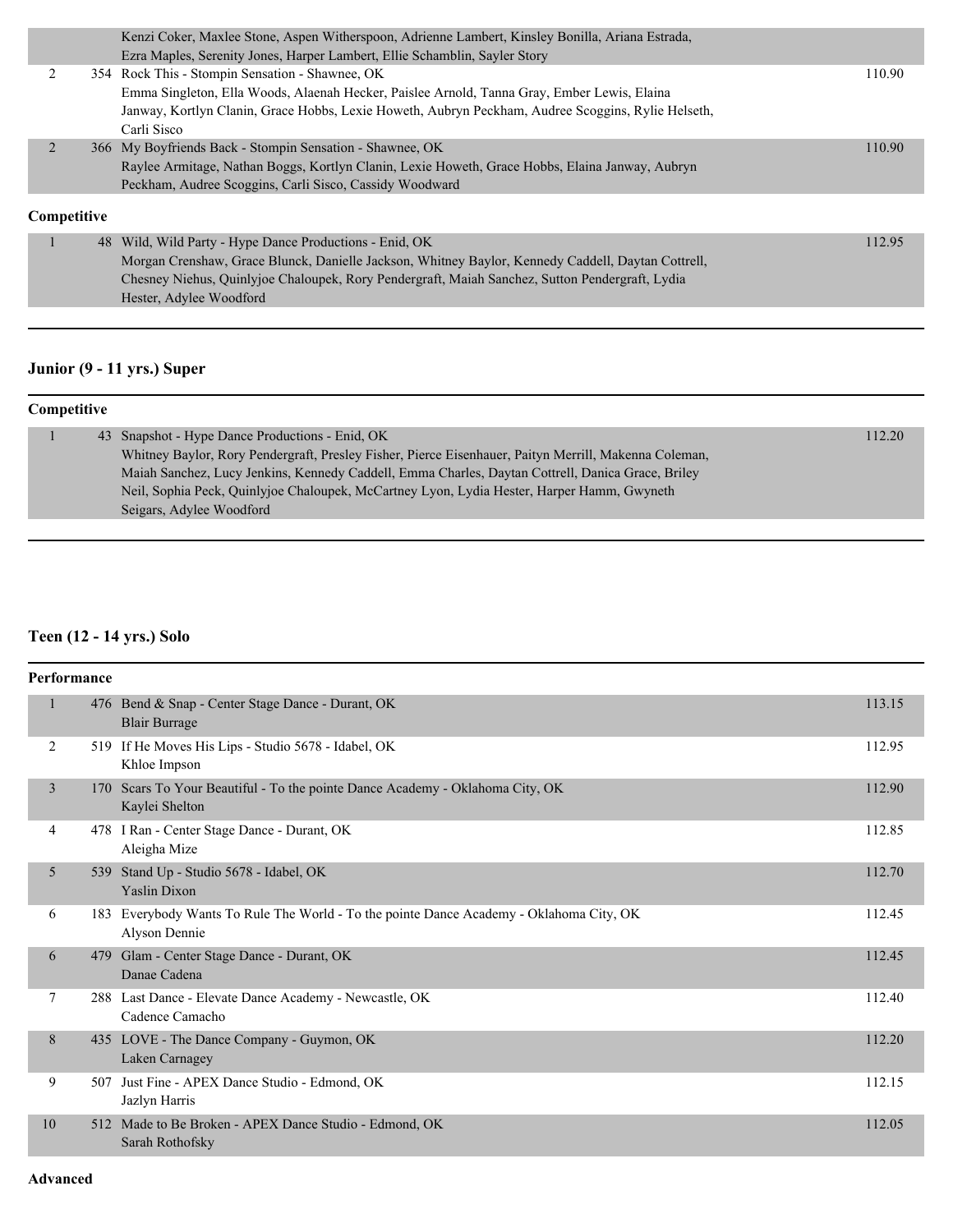| $\mathbf{1}$   | 571 Stronger - Studio 5678 - Idabel, OK<br>Chloe Cavinder                                         | 114.10 |
|----------------|---------------------------------------------------------------------------------------------------|--------|
| $\overline{2}$ | 410 Poison and Wine - Favorite's Dance Academy - Lowell, AR<br>Ellie Jones                        | 113.70 |
| 3              | 412 Attention - Favorite's Dance Academy - Lowell, AR<br>Madelyn Horn                             | 113.40 |
| 3              | 517 Like This - Studio 5678 - Idabel, OK<br>Andrea Bryant                                         | 113.40 |
| 4              | 300 Sally's Song - Stompin Sensation - Shawnee, OK<br>Kaileigh Reed                               | 113.30 |
| 4              | 534 The Ritz - Studio 5678 - Idabel, OK<br>Mia Reich                                              | 113.30 |
| 5              | 376 Iris - Steppin' Out Dance Studio - Tuttle, OK<br>Savannah Bolton                              | 113.25 |
| 6              | 206 Hard Sometimes - Grit Dance Company - Wichita, KS<br>Natalie Phillips                         | 113.20 |
| 6              | 381 I Won't Back Down - Steppin' Out Dance Studio - Tuttle, OK<br><b>Elizabeth Hines</b>          | 113.20 |
| 6              | 418 What You Want - Favorite's Dance Academy - Lowell, AR<br>Livy McKnight                        | 113.20 |
| 7              | 201 You Don't Know - Grit Dance Company - Wichita, KS<br>Marisa Mitchell                          | 113.15 |
| 7              | 210 Happiest Year - Grit Dance Company - Wichita, KS<br>Amy Curtis                                | 113.15 |
| 8              | 306 Beat It - Stompin Sensation - Shawnee, OK<br>Lili Lowden                                      | 113.05 |
| 8              | 372 Memphis Stomp - Steppin' Out Dance Studio - Tuttle, OK<br><b>Emily Hasse</b>                  | 113.05 |
| 8              | 448 Angel Down - Footworks Performance Arts Studio - Norman, OK<br>Kamryn Littlejohn              | 113.05 |
| 9              | 197 100 Ways - Grit Dance Company - Wichita, KS<br>Alice Jones                                    | 113.00 |
| 9              | 502 Walk - APEX Dance Studio - Edmond, OK<br>Mia Falkner                                          | 113.00 |
| 10             | 270 Breathe - Thriller Dance Studio - Stillwater, OK<br>Kaylynn Freppon                           | 112.95 |
| Competitive    |                                                                                                   |        |
| $\mathbf{1}$   | 20 Let me think about it - Rhythm & Shoes Dance Studio - Tontitown, AR<br><b>Brookelyn Gibson</b> | 116.20 |
| 2              | 319 Pick Up Your Feelings - South Star Dance Academy - Lawton, OK<br>Mackinzlee Dacci             | 115.40 |
| 3              | 208 Lost - Grit Dance Company - Wichita, KS<br>Jaelynn Richardson                                 | 115.25 |
| 4              | 59 Fighter - Hype Dance Productions - Enid, OK<br>Krissy Trojacek                                 | 115.05 |
| 5              | 16 Hollywood Wiz - Rhythm & Shoes Dance Studio - Tontitown, AR<br>Taylor Gilmore                  | 114.70 |
| 6              | 234 Knock - Grit Dance Company - Wichita, KS<br>Olivia Meier                                      | 114.65 |
| 7              | 99 Eight - Thriller Dance Studio - Stillwater, OK<br>Kaitlyn Dillon                               | 114.60 |
| 8              | 204 Heal - Grit Dance Company - Wichita, KS<br>Ellynae Amaro                                      | 114.25 |
| 9              | 71 Anchor - Hype Dance Productions - Enid, OK                                                     | 114.15 |

Grace Blunck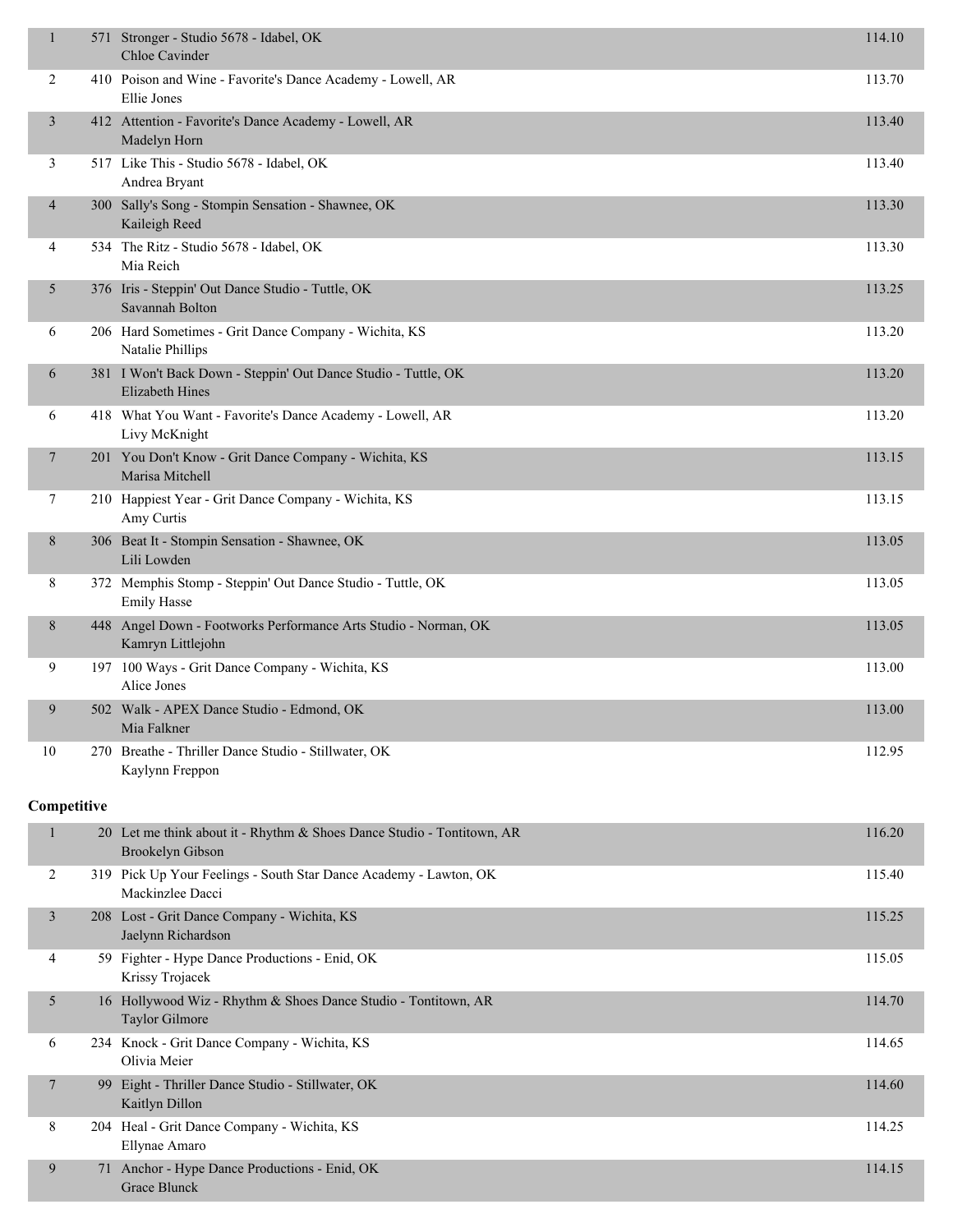## **Teen (12 - 14 yrs.) Duet/Trio**

| 190 Supermarket Flowers - To the pointe Dance Academy - Oklahoma City, OK<br>$\mathbf{1}$<br>Katie Beth Beale, Brittan Bollenbach, Olivia Samarripas<br>384 Salt & Sea - Steppin' Out Dance Studio - Tuttle, OK<br>$\overline{c}$<br>Emma McClure, Caisyn Schroeder<br>488 Run - APEX Dance Studio - Edmond, OK<br>3<br>Tori Aycox, Sarah Rothofsky, Jazlyn Harris<br>494 Tombe - APEX Dance Studio - Edmond, OK<br>4<br>Tori Aycox, Sarah Rothofsky<br><b>Advanced</b><br>490 Homesick Blues - APEX Dance Studio - Edmond, OK<br>$\mathbf{1}$<br>Corynn Craig, Abby Gonzalez, Mia Falkner<br>$\overline{2}$<br>212 Landslide - Grit Dance Company - Wichita, KS<br>Aaliyah Hadley, Ysabella Llanes<br>382 People Help The People - Steppin' Out Dance Studio - Tuttle, OK<br>3<br>Elizabeth Hines, Savannah Bolton, Caitlin Fogarty<br>520 1-2 Step - Studio 5678 - Idabel, OK<br>3<br>Chesney Long, Mia Reich, Yaslin Dixon<br>305 Don't Stop - Stompin Sensation - Shawnee, OK<br>$\overline{4}$<br>Madison Giaudrone, Addison Brown<br>5<br>182 Believe - To the pointe Dance Academy - Oklahoma City, OK<br>Camilla Davis, Jessica Swedlow<br>386 Edge Of Seventeen - Steppin' Out Dance Studio - Tuttle, OK<br>6<br>Taylor Rooney, Belinda Garvie<br>460 Changes - Footworks Performance Arts Studio - Norman, OK<br>7<br>Kamryn Littlejohn, Gabby Pettit<br>51 Emergency - Hype Dance Productions - Enid, OK<br>8<br>Lylianna Chaloupek, Emma Cummings<br>180 Show Off - To the pointe Dance Academy - Oklahoma City, OK<br>9 | 113.20<br>111.90<br>111.80<br>111.25<br>114.50<br>113.50<br>113.35<br>113.35 |
|--------------------------------------------------------------------------------------------------------------------------------------------------------------------------------------------------------------------------------------------------------------------------------------------------------------------------------------------------------------------------------------------------------------------------------------------------------------------------------------------------------------------------------------------------------------------------------------------------------------------------------------------------------------------------------------------------------------------------------------------------------------------------------------------------------------------------------------------------------------------------------------------------------------------------------------------------------------------------------------------------------------------------------------------------------------------------------------------------------------------------------------------------------------------------------------------------------------------------------------------------------------------------------------------------------------------------------------------------------------------------------------------------------------------------------------------------------------------------------------------------------------------------------------|------------------------------------------------------------------------------|
|                                                                                                                                                                                                                                                                                                                                                                                                                                                                                                                                                                                                                                                                                                                                                                                                                                                                                                                                                                                                                                                                                                                                                                                                                                                                                                                                                                                                                                                                                                                                      |                                                                              |
|                                                                                                                                                                                                                                                                                                                                                                                                                                                                                                                                                                                                                                                                                                                                                                                                                                                                                                                                                                                                                                                                                                                                                                                                                                                                                                                                                                                                                                                                                                                                      |                                                                              |
|                                                                                                                                                                                                                                                                                                                                                                                                                                                                                                                                                                                                                                                                                                                                                                                                                                                                                                                                                                                                                                                                                                                                                                                                                                                                                                                                                                                                                                                                                                                                      |                                                                              |
|                                                                                                                                                                                                                                                                                                                                                                                                                                                                                                                                                                                                                                                                                                                                                                                                                                                                                                                                                                                                                                                                                                                                                                                                                                                                                                                                                                                                                                                                                                                                      |                                                                              |
|                                                                                                                                                                                                                                                                                                                                                                                                                                                                                                                                                                                                                                                                                                                                                                                                                                                                                                                                                                                                                                                                                                                                                                                                                                                                                                                                                                                                                                                                                                                                      |                                                                              |
|                                                                                                                                                                                                                                                                                                                                                                                                                                                                                                                                                                                                                                                                                                                                                                                                                                                                                                                                                                                                                                                                                                                                                                                                                                                                                                                                                                                                                                                                                                                                      |                                                                              |
|                                                                                                                                                                                                                                                                                                                                                                                                                                                                                                                                                                                                                                                                                                                                                                                                                                                                                                                                                                                                                                                                                                                                                                                                                                                                                                                                                                                                                                                                                                                                      |                                                                              |
|                                                                                                                                                                                                                                                                                                                                                                                                                                                                                                                                                                                                                                                                                                                                                                                                                                                                                                                                                                                                                                                                                                                                                                                                                                                                                                                                                                                                                                                                                                                                      |                                                                              |
|                                                                                                                                                                                                                                                                                                                                                                                                                                                                                                                                                                                                                                                                                                                                                                                                                                                                                                                                                                                                                                                                                                                                                                                                                                                                                                                                                                                                                                                                                                                                      |                                                                              |
|                                                                                                                                                                                                                                                                                                                                                                                                                                                                                                                                                                                                                                                                                                                                                                                                                                                                                                                                                                                                                                                                                                                                                                                                                                                                                                                                                                                                                                                                                                                                      | 113.30                                                                       |
|                                                                                                                                                                                                                                                                                                                                                                                                                                                                                                                                                                                                                                                                                                                                                                                                                                                                                                                                                                                                                                                                                                                                                                                                                                                                                                                                                                                                                                                                                                                                      | 113.25                                                                       |
|                                                                                                                                                                                                                                                                                                                                                                                                                                                                                                                                                                                                                                                                                                                                                                                                                                                                                                                                                                                                                                                                                                                                                                                                                                                                                                                                                                                                                                                                                                                                      | 113.05                                                                       |
|                                                                                                                                                                                                                                                                                                                                                                                                                                                                                                                                                                                                                                                                                                                                                                                                                                                                                                                                                                                                                                                                                                                                                                                                                                                                                                                                                                                                                                                                                                                                      | 112.85                                                                       |
|                                                                                                                                                                                                                                                                                                                                                                                                                                                                                                                                                                                                                                                                                                                                                                                                                                                                                                                                                                                                                                                                                                                                                                                                                                                                                                                                                                                                                                                                                                                                      | 112.60                                                                       |
| Julie Oaxaca, Rosie Baustert                                                                                                                                                                                                                                                                                                                                                                                                                                                                                                                                                                                                                                                                                                                                                                                                                                                                                                                                                                                                                                                                                                                                                                                                                                                                                                                                                                                                                                                                                                         | 112.35                                                                       |
| 146 Ruby Blue - Power Dance Company - El Reno, OK<br>10<br>Ellie Schamblin, Ariana Estrada                                                                                                                                                                                                                                                                                                                                                                                                                                                                                                                                                                                                                                                                                                                                                                                                                                                                                                                                                                                                                                                                                                                                                                                                                                                                                                                                                                                                                                           | 112.00                                                                       |
| Competitive                                                                                                                                                                                                                                                                                                                                                                                                                                                                                                                                                                                                                                                                                                                                                                                                                                                                                                                                                                                                                                                                                                                                                                                                                                                                                                                                                                                                                                                                                                                          |                                                                              |
| 18 The Chain - Rhythm & Shoes Dance Studio - Tontitown, AR<br>Nelle Thornton, Brookelyn Gibson, Taylor Gilmore                                                                                                                                                                                                                                                                                                                                                                                                                                                                                                                                                                                                                                                                                                                                                                                                                                                                                                                                                                                                                                                                                                                                                                                                                                                                                                                                                                                                                       | 115.45                                                                       |
| 217 Post That - Grit Dance Company - Wichita, KS<br>$\overline{2}$<br>Lindsey Kinkelaar, Ellynae Amaro                                                                                                                                                                                                                                                                                                                                                                                                                                                                                                                                                                                                                                                                                                                                                                                                                                                                                                                                                                                                                                                                                                                                                                                                                                                                                                                                                                                                                               | 115.05                                                                       |
| 272 Bits and Pieces - Thriller Dance Studio - Stillwater, OK<br>3<br>Jordan Gann, Kaitlyn Dillon, Kaylynn Freppon                                                                                                                                                                                                                                                                                                                                                                                                                                                                                                                                                                                                                                                                                                                                                                                                                                                                                                                                                                                                                                                                                                                                                                                                                                                                                                                                                                                                                    | 114.50                                                                       |
| 220 Fab 3 - Grit Dance Company - Wichita, KS<br>4<br>Olivia Meier, Lori Brillhart, Marisa Mitchell                                                                                                                                                                                                                                                                                                                                                                                                                                                                                                                                                                                                                                                                                                                                                                                                                                                                                                                                                                                                                                                                                                                                                                                                                                                                                                                                                                                                                                   | 114.30                                                                       |
| 5<br>52 Applause - Hype Dance Productions - Enid, OK<br>Kingsley Painter, Grace Blunck, Clara Lusby                                                                                                                                                                                                                                                                                                                                                                                                                                                                                                                                                                                                                                                                                                                                                                                                                                                                                                                                                                                                                                                                                                                                                                                                                                                                                                                                                                                                                                  | 113.65                                                                       |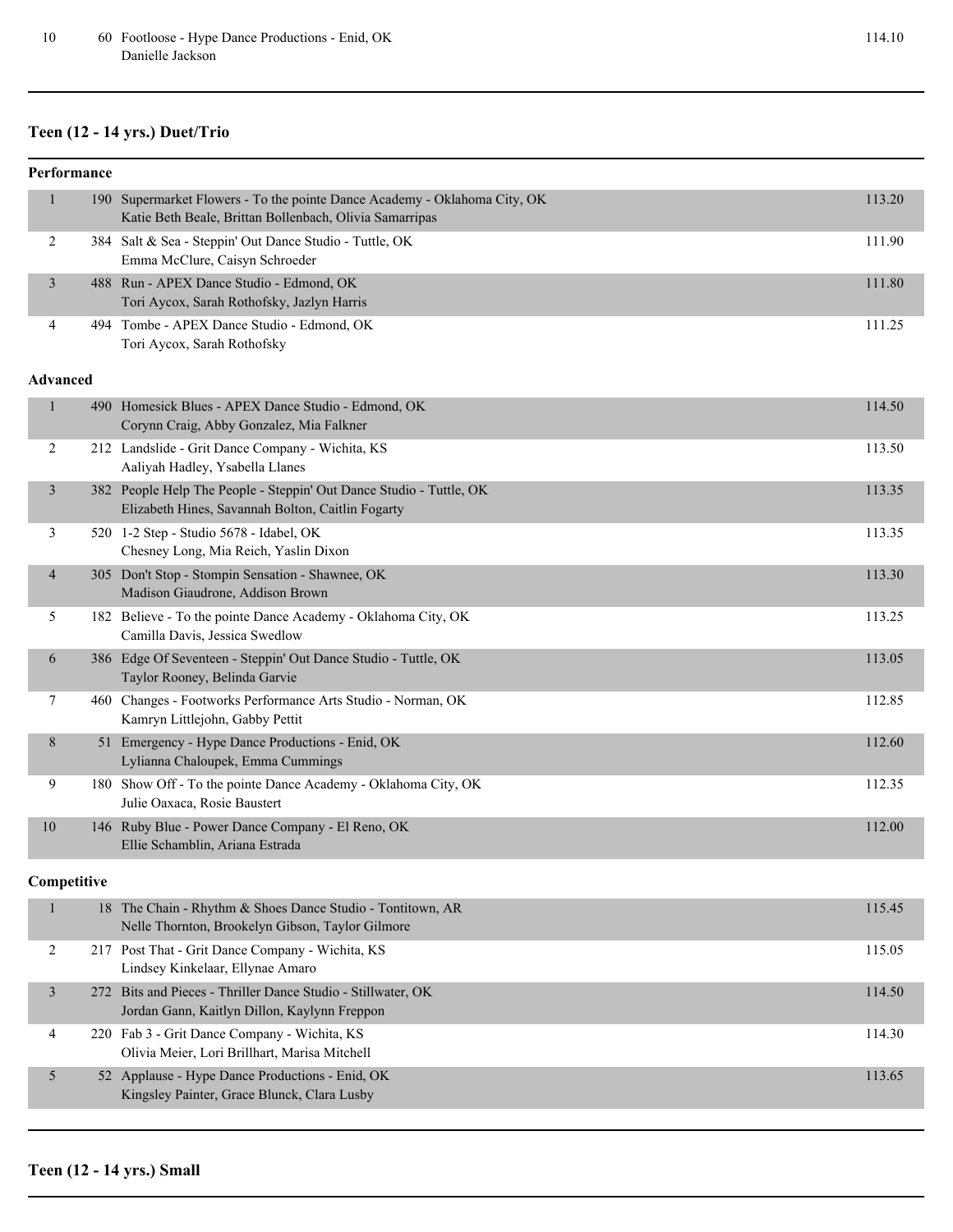**Performance**

| $\mathbf{1}$   |                 | 430 Can't Touch This - The Dance Company - Guymon, OK<br>Rilee Slover, Laken Carnagey, Bella Serna, Lakyn Tharp, Rachel Hintergardt, Tayla Merrill                                                     | 113.30 |
|----------------|-----------------|--------------------------------------------------------------------------------------------------------------------------------------------------------------------------------------------------------|--------|
| 2              |                 | 472 Pump It - Center Stage Dance - Durant, OK<br>Aleigha Mize, Blair Burrage, Danae Cadena, Mia Harless                                                                                                | 113.20 |
| $\overline{3}$ |                 | 496 Dolls - APEX Dance Studio - Edmond, OK<br>Clara Hamby, Quinlyn Hickey, Alexis Caywood, Jazlyn Harris, Libby Flory, Sarah Rothofsky, Tori Aycox                                                     | 112.95 |
| 4              |                 | 473 Amadeus - Center Stage Dance - Durant, OK<br>Aleigha Mize, Blair Burrage, Danae Cadena, Mia Harless                                                                                                | 112.75 |
| 5              |                 | 390 Erase & Rewind - Steppin' Out Dance Studio - Tuttle, OK<br>Caisyn Schroeder, Emma McClure, Taylor Rooney, Leah Heckathorn                                                                          | 112.55 |
| 5              |                 | 471 Hazy Shade of Winter - Center Stage Dance - Durant, OK<br>Aleigha Mize, Blair Burrage, Danae Cadena, Mia Harless                                                                                   | 112.55 |
| 6              |                 | 428 Bills - The Dance Company - Guymon, OK<br>Laken Carnagey, Lakyn Tharp, Rachel Hintergardt, Sophia Puentes, Adriynne Sparkman                                                                       | 112.30 |
| 6              |                 | 489 I Gotcha - APEX Dance Studio - Edmond, OK<br>Tori Aycox, Libby Flory, Jazlyn Harris, Emily Sterling, Alexis Caywood                                                                                | 112.30 |
| $\overline{7}$ |                 | 97 Run Devil Run - Powerhouse Academy - Comanche, OK<br>AmBree Downey, Bristol Freel, Lyndley Morgan, Gabrielle Brown, Jena Weightman, Karly Miller,<br>Laynie Johnson, Asia Fleetwood, Carsyn Spurgin | 112.10 |
| 8              |                 | 129 Hold Onto Me - Elevate Dance Academy - Newcastle, OK<br>Ashlyn Hill, Bentley Ricks, Cadence Camacho, Jacy Cook, Kylie Savage, Addison Conner, Lauryn<br>Flowers                                    | 112.05 |
| 9              |                 | 131 Poker Face - Elevate Dance Academy - Newcastle, OK<br>Addison Conner, Bentley Ricks, Jacy Cook, Ashlyn Hill, Kylie Savage, Lauryn Flowers, Cadence<br>Camacho                                      | 111.90 |
|                | <b>Advanced</b> |                                                                                                                                                                                                        |        |
| $\mathbf{1}$   |                 | 387 123. - Steppin' Out Dance Studio - Tuttle, OK<br>Savannah Bolton, Caitlin Fogarty, Alyssa French, Kyley Kopepasah, Belinda Garvie, Elizabeth Hines,<br>Camryn Schroeder, Sydney Stanley            | 114.60 |
| 2              |                 | 397 Crown - Favorite's Dance Academy - Lowell, AR<br>Tatum Mann, Stella Garman, Madeline Secker, Halli Hess, Ellie Jones, Anna Claire Barczewski                                                       | 114.55 |
| 3              |                 | 360 I Play Chicken with the Train - Stompin Sensation - Shawnee, OK<br>Addison Brown, Olivia Bergsten, Kinsley Clanin, Madison Giaudrone, Makenzi Stiles, Kinsey Branch,<br>Abby Smith                 | 114.30 |
| 4              |                 | 398 Young And Beautiful - Favorite's Dance Academy - Lowell, AR<br>Makenzee Floyd, Ellie Jones, Stella Garman, Anna Claire Barczewski, Halli Hess                                                      | 113.90 |
| 5              |                 | 226 Don't Worry About Me - Grit Dance Company - Wichita, KS<br>Ysabella Llanes, Alice Jones, Marisa Mitchell, Aaliyah Hadley, Amy Curtis                                                               | 113.80 |
| 6              |                 | 356 Pirates - Stompin Sensation - Shawnee, OK<br>Kinsey Branch, Olivia Bergsten, Kinsley Clanin, Addison Brown, Madison Giaudrone                                                                      | 113.70 |
| 6              |                 | 530 Seven Nation Army - Studio 5678 - Idabel, OK<br>Cheyann Childs, Chloe Cavinder, Khloe Impson, Yaslin Dixon, Chesney Long, Kenda Porton                                                             | 113.70 |
| 7              |                 | 532 It's Britney! - Studio 5678 - Idabel, OK<br>Brooklyn Jacobs, Andrea Bryant, Cheyann Childs, Chloe Cavinder, Khloe Impson, Yaslin Dixon, Chesney<br>Long                                            | 113.50 |
| 8              |                 | 531 Fall For You - Studio 5678 - Idabel, OK<br>Chloe Cavinder, Yaslin Dixon, Kenda Porton, Chesney Long, Alyssa Clouse                                                                                 | 113.30 |
| 9              |                 | 463 Hold On To Me - Footworks Performance Arts Studio - Norman, OK<br>Cadence Howard, Anna Littlejohn, Ellison Foster, Kamryn Littlejohn, Gabby Pettit                                                 | 113.25 |
| $10\,$         |                 | 230 PYT - Grit Dance Company - Wichita, KS<br>Logan Fuller, Natalie Phillips, Ysabella Llanes, Laney Kinkelaar                                                                                         | 112.95 |
|                |                 |                                                                                                                                                                                                        |        |

### **Competitive**

|  | 232 Bounce Back - Grit Dance Company - Wichita, KS                                                  | 15.25 |
|--|-----------------------------------------------------------------------------------------------------|-------|
|  | Olivia Meier, Marisa Mitchell, Brooke Devereaux, Lindsey Kinkelaar, Lori Brillhart, MyKaiya Fulton, |       |
|  | Maia Mitchell, Ellynae Amaro                                                                        |       |
|  |                                                                                                     |       |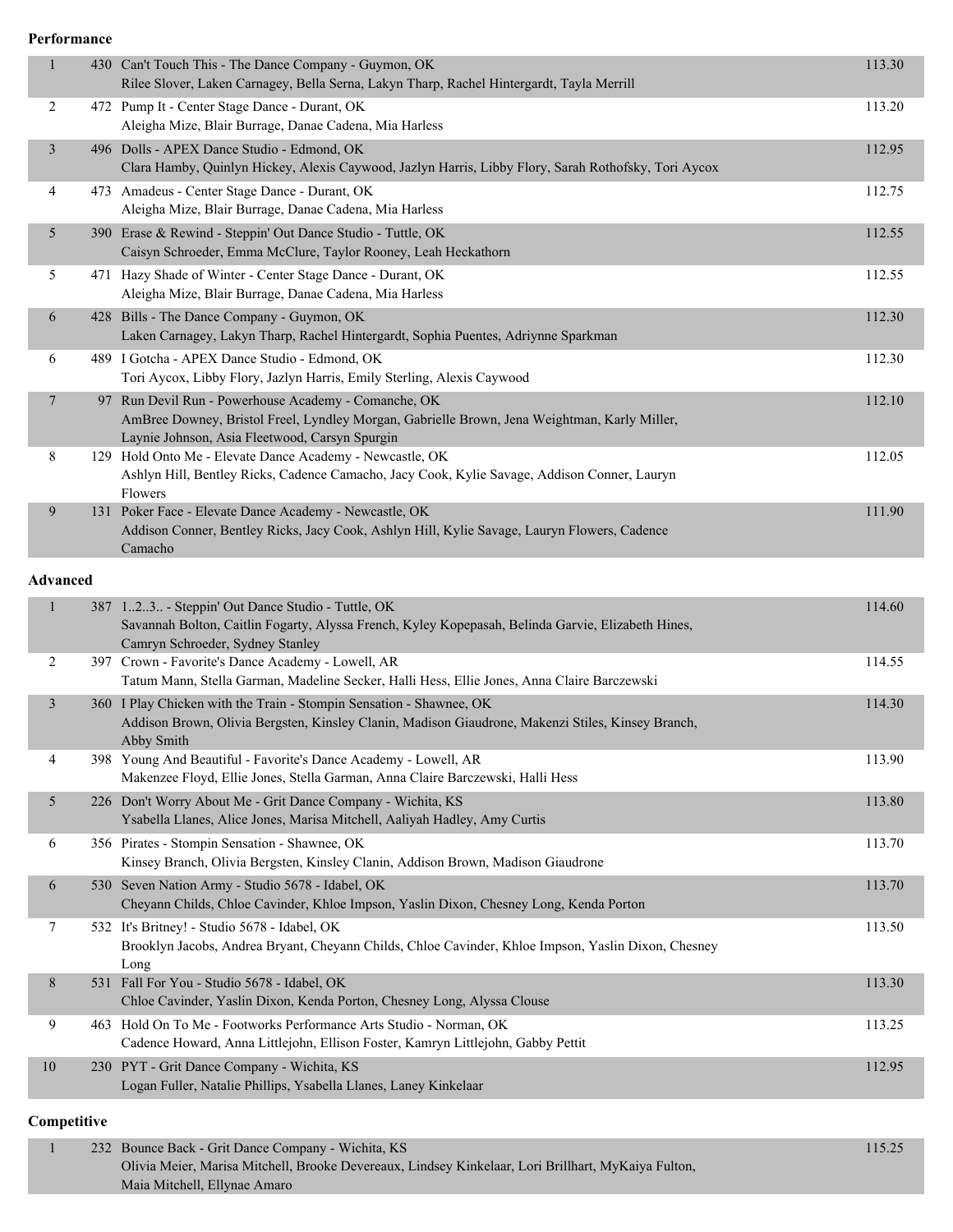### **Teen (12 - 14 yrs.) Large**

|                 | Performance |                                                                                                                                                                                                        |        |
|-----------------|-------------|--------------------------------------------------------------------------------------------------------------------------------------------------------------------------------------------------------|--------|
| 1               |             | 189 Dancing With Myself - To the pointe Dance Academy - Oklahoma City, OK                                                                                                                              | 112.95 |
|                 |             | Kelli Alexander, Harper Barlow, Isabella Bazan, Julie Oaxaca, Aden Anderson, Rosie Baustert, Sophia                                                                                                    |        |
|                 |             | Burke, Leah Christenson, Camilla Davis, Kori Duty, Mazie Hammer, Laney Hill, Abigail Koehn, Calla                                                                                                      |        |
|                 |             | McIntosh, Jessica Swedlow, Kennedei Taylor, Olivia Samarripas                                                                                                                                          |        |
| $\overline{2}$  |             | 184 You Give Love A Bad Name - To the pointe Dance Academy - Oklahoma City, OK                                                                                                                         | 112.45 |
|                 |             | Julianna Abner, Katie Beth Beale, Brittan Bollenbach, Alyson Dennie, Lauren Dobrovolny, Katelyn<br>Guadalupe, Courtney Harstad, Riley Hayes, Lillian Ketch, Shyla Kyker, Kelsey Merchant, Kaylor Orth, |        |
|                 |             | Marlee Pope, Henleigh Proctor, Caroline Swafford, Jaden Rayburn                                                                                                                                        |        |
| 3               |             | 98 Bring Em Out - Powerhouse Academy - Comanche, OK                                                                                                                                                    | 112.30 |
|                 |             | AmBree Downey, Bristol Freel, Lyndley Morgan, Gabrielle Brown, Jena Weightman, Karigan Bacon,                                                                                                          |        |
|                 |             | Karly Miller, Laynie Johnson, Lilly Thompson, Addy Harwood, Asia Fleetwood, Carsyn Spurgin,                                                                                                            |        |
|                 |             | Gwyneth Sneed, Jessica Cosper, Kenley Lemons                                                                                                                                                           |        |
|                 |             |                                                                                                                                                                                                        |        |
| <b>Advanced</b> |             |                                                                                                                                                                                                        |        |
| $\mathbf{1}$    |             | 404 Cruel Summer - Favorite's Dance Academy - Lowell, AR                                                                                                                                               | 114.40 |
|                 |             | Madeline Secker, Tatum Mann, Makenzee Floyd, Blair Sims, Madelyn Horn, McKayla Medley, Stella                                                                                                          |        |
|                 |             | Garman, Ellie Jones, Anna Claire Barczewski, Halli Hess, Blaire Hess                                                                                                                                   |        |
| 2               |             | 401 Spell Block Tango - Favorite's Dance Academy - Lowell, AR                                                                                                                                          | 114.25 |
|                 |             | Anna Claire Barczewski, Blair Sims, Ellie Jones, Halli Hess, Livy McKnight, Madeline Secker, Madelyn                                                                                                   |        |
|                 |             | Horn, Makenzee Floyd, McKayla Medley, Stella Garman                                                                                                                                                    |        |
| 3               |             | 497 Paula & Janet - APEX Dance Studio - Edmond, OK                                                                                                                                                     | 113.90 |
|                 |             | Claire Lucero, Clara Hamby, Clara Potter, Paige McGinnis, Quinlyn Hickey, Alexis Caywood, Emily                                                                                                        |        |
|                 |             | Sterling, Jazlyn Harris, Libby Flory, MaKenzie Hynd, Mia Falkner, Sarah Rothofsky, Abby Gonzalez,                                                                                                      |        |
| 4               |             | Corynn Craig, MacKenzie Davis, Navi Bashaw, Rachel Bashaw, Tori Aycox<br>362 Story of my Life - Stompin Sensation - Shawnee, OK                                                                        | 113.80 |
|                 |             | Olivia Bergsten, Kinsey Branch, Addison Brown, Kinsley Clanin, Portlynn Franetovich, Madison                                                                                                           |        |
|                 |             | Giaudrone, Makayla Kipps, Lili Lowden, Kaileigh Reed, Makenzi Stiles, Abby Smith, Bailey Singleton                                                                                                     |        |
| 5               |             | 402 I Was Here - Favorite's Dance Academy - Lowell, AR                                                                                                                                                 | 113.50 |
|                 |             | Harper Preston, Caroline Lee, Makenzee Floyd, Anna Brown, Blair Sims, Finley Ritchie, Livy McKnight,                                                                                                   |        |
|                 |             | Madelyn Horn, McKayla Medley, Blaire Hess, Madeline Secker, Sallie Morris, Olivia Stein                                                                                                                |        |
| 6               |             | 355 Vegas - Stompin Sensation - Shawnee, OK                                                                                                                                                            | 113.45 |
|                 |             | Addison Brown, Kinsey Branch, Olivia Bergsten, Kinsley Clanin, Portlynn Franetovich, Madison                                                                                                           |        |
|                 |             | Giaudrone, Hope Hodges, Zaley Gibson, Makayla Kipps, Kaileigh Reed, Lili Lowden, Megan Lomeli,                                                                                                         |        |
|                 |             | Abby Smith, Bailey Singleton                                                                                                                                                                           |        |
| 7               |             | 403 I Want To Be A Rockette - Favorite's Dance Academy - Lowell, AR                                                                                                                                    | 113.15 |
|                 |             | Giuliana Sikes, Harper Preston, Caroline Lee, Anna Brown, Blair Sims, Finley Ritchie, Livy McKnight,                                                                                                   |        |
|                 |             | Madelyn Horn, McKayla Medley, Blaire Hess, Madeline Secker, Sallie Morris, Anna Claire Barczewski,                                                                                                     |        |
| 8               |             | Olivia Stein<br>431 Home - The Dance Company - Guymon, OK                                                                                                                                              | 112.95 |
|                 |             | Lauren El-Amoudi, Ashley Ramirez, Rachel Hintergardt, Lakyn Tharp, Laken Carnagey, Haley Houck,                                                                                                        |        |
|                 |             | Brea Homan, Alex Newman, Adriynne Sparkman, Sophia Puentes                                                                                                                                             |        |
|                 |             |                                                                                                                                                                                                        |        |
|                 | Competitive |                                                                                                                                                                                                        |        |
| 1               |             | 46 This One's for You - Hype Dance Productions - Enid, OK                                                                                                                                              | 115.85 |
|                 |             | Camry Carmichael, Raeley Harmon, Paisley Thompson, Morgan Crenshaw, Makenna Pryor, Madilyn                                                                                                             |        |
|                 |             | Holding, Krissy Trojacek, Kingsley Painter, Grace Blunck, Emma Cummings, Danielle Jackson, Clara                                                                                                       |        |
|                 |             | Lusby, Charlee Westfahl, Abigail Overstreet, Chesney Niehus                                                                                                                                            |        |
|                 |             |                                                                                                                                                                                                        |        |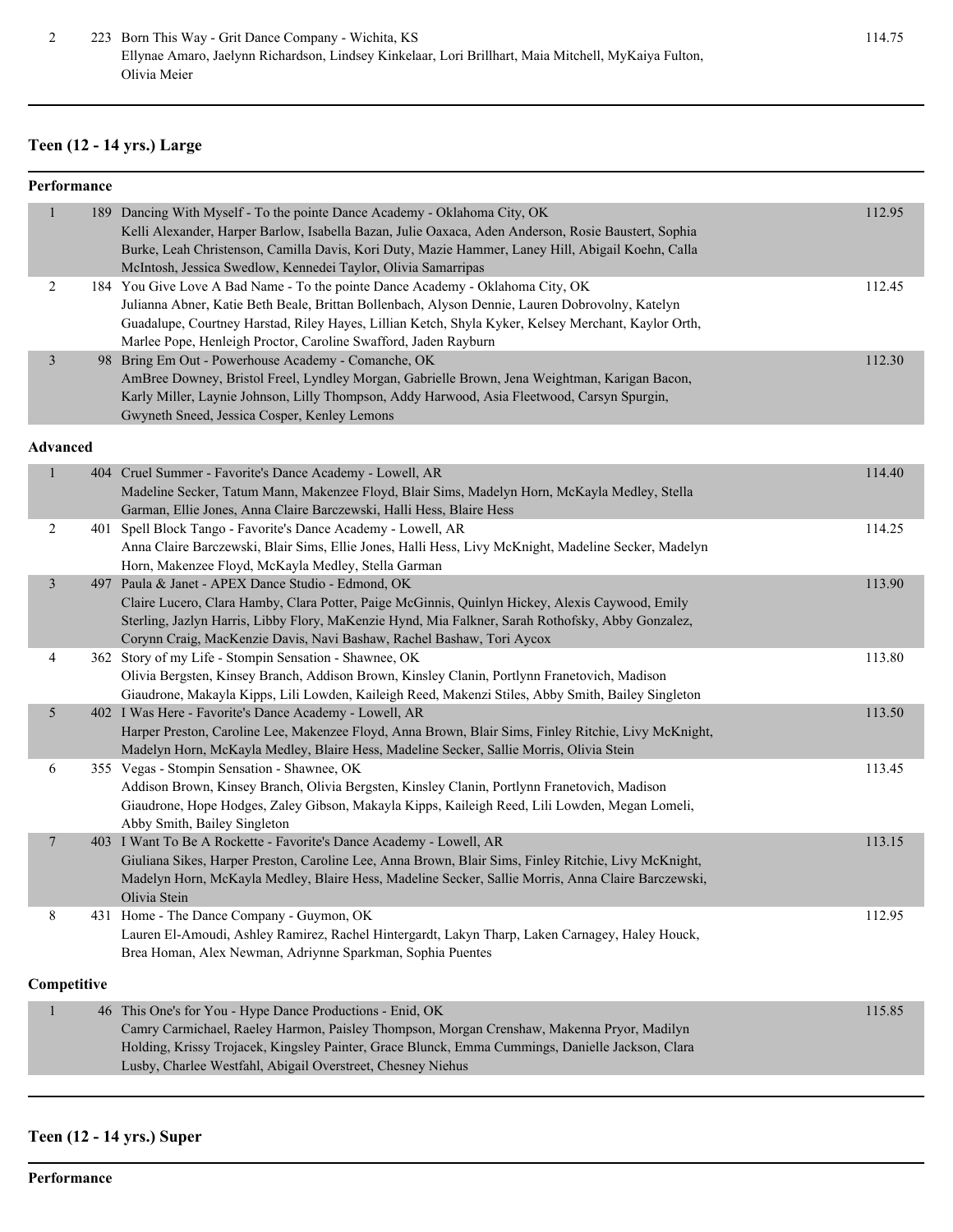| $\mathbf{1}$    |    | 185 Step In Time - To the pointe Dance Academy - Oklahoma City, OK<br>Henleigh Proctor, Aden Anderson, Abigail Koehn, Shyla Kyker, Rosie Baustert, Riley Hayes, Olivia<br>Samarripas, Marlee Pope, Lillian Ketch, Leah Christenson, Lauren Dobrovolny, Kori Duty, Kelsey<br>Merchant, Kaylor Orth, Katie Beth Beale, Katelyn Guadalupe, Julianna Abner, Jaden Rayburn, Courtney<br>Harstad, Caroline Swafford, Brittan Bollenbach, Alyson Dennie, Kennedei Taylor, Mazie Hammer,<br>Jessica Swedlow | 113.25 |
|-----------------|----|-----------------------------------------------------------------------------------------------------------------------------------------------------------------------------------------------------------------------------------------------------------------------------------------------------------------------------------------------------------------------------------------------------------------------------------------------------------------------------------------------------|--------|
| <b>Advanced</b> |    |                                                                                                                                                                                                                                                                                                                                                                                                                                                                                                     |        |
| $\mathbf{1}$    |    | 359 Let Me Rock - Stompin Sensation - Shawnee, OK<br>Raylee Armitage, Olivia Bergsten, Addison Brown, Kinsley Clanin, Portlynn Franetovich, Adyson Farris,<br>Madison Giaudrone, Rylie Helseth, Grace Hobbs, Lexie Howeth, Elaina Janway, Makayla Kipps, Lili<br>Lowden, Aubryn Peckham, Audree Scoggins, Emma Singleton, Bailey Singleton, Abby Smith, Makenzi<br>Stiles, Cassidy Woodward, Ella Woods                                                                                             | 113.60 |
| Competitive     |    |                                                                                                                                                                                                                                                                                                                                                                                                                                                                                                     |        |
| 1               | 45 | Two Friends - Hype Dance Productions - Enid, OK<br>Grace Blunck, Camry Carmichael, Ava Jackson, Danielle Jackson, Corrinne Kilbourne, Clara Lusby,<br>Adysen McCune, Morgan Crenshaw, Addy Decker, Madilyn Holding, Emma Holland, Rylee Hummel,<br>Jesalin Isordia, Karsen Nunley, Abigail Overstreet, Libby Owen, Kingsley Painter, Lailah Prock, Nevaeh<br>Prock, Makenna Pryor, Paisley Thompson, Krissy Trojacek                                                                                | 116.10 |
| $\overline{2}$  |    | 44 She Bangs - Hype Dance Productions - Enid, OK<br>Lailah Prock, Jesalin Isordia, Elizabeth Betchan, Sloan Turnbow, Rylee Hendricks, Raeley Harmon,<br>Paisley Thompson, Morgan Crenshaw, Makenna Pryor, Madilyn Holding, Krissy Trojacek, Kingsley<br>Painter, Grace Blunck, Emma Cummings, Ellie Wright, Danielle Jackson, Corrinne Kilbourne, Clara<br>Lusby, Charlee Westfahl, Abigail Overstreet, Lylianna Chaloupek, Chesney Niehus                                                          | 114.60 |

## **Teen (12 - 14 yrs.) Production**

#### **Performance**

|                 | 130 Villains - Elevate Dance Academy - Newcastle, OK<br>Cameron Southerland, Karsyn Harris, Sutton VanCuren, Ellie Flowers, Madison Reitz, Millie Britton,<br>Piper VonWald, Corinne Wall, Aria Jackson, Jasmine Garrison, Macie Britton, Faith Garrison, Chloe<br>Davis, Janika Wyatt, Archer Gillett, Trinity Stevenson, Tanzy Doresey, Rylee Parker, Claire Wall,<br>Kinsley Slentz, Gracey Bray, Maia Grissom, Maddie Tindell, Chesney McLean, Avyn Puckett, Lylah<br>Morales, Rayleigh Bates, Layla Babbit, Reynolds Rinehart, Zaylyn Rea, Ashland Johnson, Scout Poland,                                                                                                                                       | 112.75 |
|-----------------|----------------------------------------------------------------------------------------------------------------------------------------------------------------------------------------------------------------------------------------------------------------------------------------------------------------------------------------------------------------------------------------------------------------------------------------------------------------------------------------------------------------------------------------------------------------------------------------------------------------------------------------------------------------------------------------------------------------------|--------|
|                 | Josie Cain, Giannah Smithey, Allie Bartel, Addison Conner, Bentley Ricks, Jacy Cook, Ashlyn Hill, Kylie<br>Savage, Lauryn Flowers, Cadence Camacho                                                                                                                                                                                                                                                                                                                                                                                                                                                                                                                                                                   |        |
| <b>Advanced</b> |                                                                                                                                                                                                                                                                                                                                                                                                                                                                                                                                                                                                                                                                                                                      |        |
|                 | 308 Aladdin - Stompin Sensation - Shawnee, OK<br>Zaley Gibson, Addison Brown, Olivia Bergsten, Kinsley Clanin, Madison Giaudrone, Makayla Kipps,<br>Megan Lomeli, Bailey Singleton, Emma Singleton, Makenzi Stiles, Ella Woods, Klaire Blain, Tanna<br>Gray, Lyra Moore, Kashlyn Mosser, Hadlee Pinkston, Kaileigh Reed, Chloe Wright, Aubrianna Diaz,<br>Alaenah Hecker, Kynleigh McDonald, Charley Sellers, Paislee Arnold, Ember Lewis, Elaina Janway,<br>Raylee Armitage, Nathan Boggs, Kinsey Branch, Kortlyn Clanin, Adyson Farris, Portlynn Franetovich,<br>Grace Hobbs, Hope Hodges, Lexie Howeth, Lili Lowden, Aubryn Peckham, Audree Scoggins, Abby<br>Smith, Cassidy Woodward, Rylie Helseth, Carli Sisco | 113.50 |

### **Competitive**

| Hype Dance Productions - Enid, OK<br>42<br>Oueen - |
|----------------------------------------------------|
|----------------------------------------------------|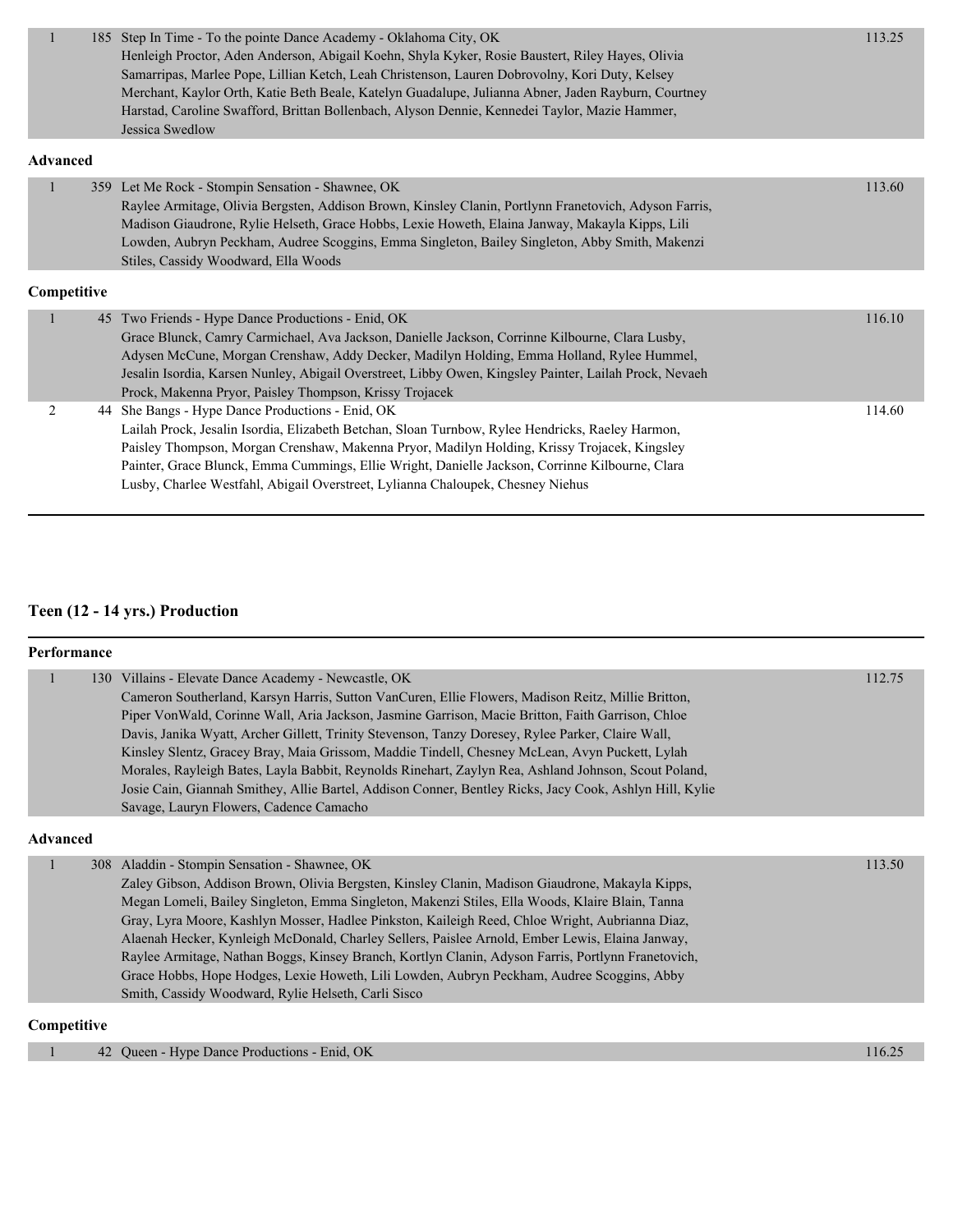Adylee Woodford, Ellie Wright, Ava Jackson, Danielle Jackson, Daytan Cottrell, Brylie Cox, Morgan Crenshaw, Emma Cummings, Addy Decker, Pierce Eisenhauer, Presley Fisher, Danica Grace, Raeley Harmon, Rylee Hendricks, Lydia Hester, Madilyn Holding, Emma Holland, Rylee Hummel, Jesalin Isordia, Briley Neil, Paige Bisig, Grace Blunck, Reagan Brinkley, Abbie Bymaster, Jennings Caddell, Kennedy Caddell, Camry Carmichael, Lylianna Chaloupek, Quinlyjoe Chaloupek, Emma Charles, Makenna Coleman, Corrinne Kilbourne, Clara Lusby, McCartney Lyon, Adysen McCune, Paityn Merrill, Elizabeth Betchan, Chesney Niehus, Karsen Nunley, Abigail Overstreet, Libby Owen, Kingsley Painter, Sophia Peck, Rory Pendergraft, Sutton Pendergraft, Zoe Pollet, Lailah Prock, Nevaeh Prock, Makenna Pryor, Ashlee Ryan, Maiah Sanchez, Paisley Thompson, Krissy Trojacek, Beth Turnbow, Cassidy Turnbow, Sloan Turnbow, Charlee Westfahl, Whitney Baylor 2 231 Splash - Grit Dance Company - Wichita, KS 114.75 Olivia Meier, DK Snowbarger, Gracelynn Johnson, Hayden Eimers, Maddison Beck, Madelynn Mitchell, Yliana Llanes, Dena Eimers, Emma Hay, Karen Curtis, Logan Fuller, Miya Allen, Aaliyah Hadley, Amy Curtis, Ellynae Amaro, Laney Kinkelaar, Marisa Mitchell, Natalie Phillips, Ysabella Llanes, Alice Jones, Brooke Devereaux, Evelyn Hay, Jaelynn Richardson, Lindsey Kinkelaar, Lizzy Nicks, Maia Mitchell,

MyKaiya Fulton

#### **Senior (15 - 19 yrs.) Solo**

|                 | Performance |                                                                                          |        |
|-----------------|-------------|------------------------------------------------------------------------------------------|--------|
| $\mathbf{1}$    |             | 483 Show Off - Center Stage Dance - Durant, OK<br>Katie Fox                              | 113.45 |
| 2               |             | 481 Moonlight Sonota - Center Stage Dance - Durant, OK<br>Brinleigh Wandel               | 112.60 |
| 3               |             | 371 Daniel In The Den - Steppin' Out Dance Studio - Tuttle, OK<br>Tegan Burchfield       | 112.55 |
| 4               |             | 555 Donatella - Center Stage Dance - Durant, OK<br>Halleigh McCain                       | 112.40 |
| 5               |             | 154 If You Love Her - Power Dance Company - El Reno, OK<br>Derekah Rowe                  | 112.00 |
| 6               |             | 514 Barracuda - To the pointe Dance Academy - Oklahoma City, OK<br>Harper Barlow         | 111.95 |
| 7               |             | 174 Gravity - To the pointe Dance Academy - Oklahoma City, OK<br><b>Aden Anderson</b>    | 111.90 |
| 8               |             | 511 Flawless By Design - APEX Dance Studio - Edmond, OK<br>Tori Aycox                    | 111.50 |
|                 |             |                                                                                          |        |
| <b>Advanced</b> |             |                                                                                          |        |
| $\mathbf{1}$    |             | 385 Trust Your Instincts - Steppin' Out Dance Studio - Tuttle, OK<br><b>Sydney Garey</b> | 116.50 |
| 2               |             | 406 Slave 4 U - Favorite's Dance Academy - Lowell, AR<br>Anna Claire Barczewski          | 115.40 |
| 3               |             | 368 Ashes - Steppin' Out Dance Studio - Tuttle, OK<br>Caitlin Fogarty                    | 115.20 |
| 4               |             | 504 Fashionista - APEX Dance Studio - Edmond, OK<br>Corynn Craig                         | 114.90 |
| 5               |             | 160 Teen Spirit - To the pointe Dance Academy - Oklahoma City, OK<br>Claire Romberg      | 114.80 |
| 6               |             | 367 Reaching for Cold Hands - Steppin' Out Dance Studio - Tuttle, OK<br>Alyssa French    | 114.60 |
| 7               |             | 378 Laura - Steppin' Out Dance Studio - Tuttle, OK<br>Kyley Kopepasah                    | 114.50 |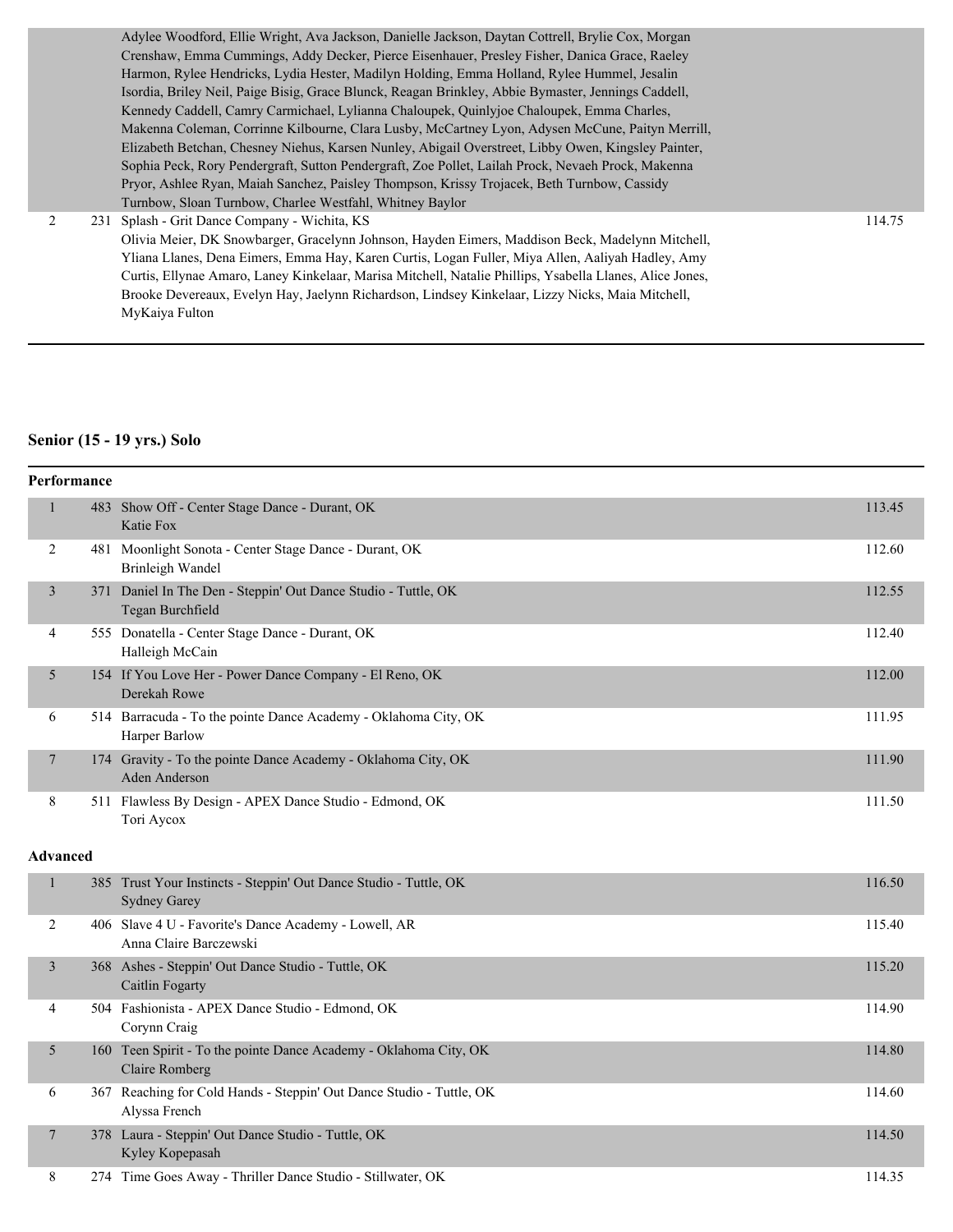|                |             | Maia Lebl                                                                               |        |
|----------------|-------------|-----------------------------------------------------------------------------------------|--------|
| 9              |             | 178 One Moment In Time - To the pointe Dance Academy - Oklahoma City, OK<br>Maci Avidas | 114.30 |
| 9              |             | 247 Leave A Light On - 3-D Dance - Aubrey, TX<br>Lillie Martinez                        | 114.30 |
| 10             |             | 408 If You Are Good To Momma - Favorite's Dance Academy - Lowell, AR<br>Halli Hess      | 114.20 |
|                | Competitive |                                                                                         |        |
| $\mathbf{1}$   |             | 39 Be Italian - Bakstage Dance Co. - Rogers, AR<br>Emma Ronck                           | 116.95 |
| $\overline{2}$ |             | 291 Lanterns Lit - Hype Dance Productions - Enid, OK<br>Camry Carmichael                | 116.75 |
| $\mathfrak{Z}$ |             | 36 Sign Of The Times - Bakstage Dance Co. - Rogers, AR<br>Cambrie Neff                  | 116.65 |
| 4              |             | 233 Life Goes On - Grit Dance Company - Wichita, KS<br>Lindsey Kinkelaar                | 116.60 |
| 5              |             | 38 Lay Me Down - Bakstage Dance Co. - Rogers, AR<br><b>Delaney Smith</b>                | 116.55 |
| 6              |             | 30 Eyelids - Bakstage Dance Co. - Rogers, AR<br>Ella Wisdom                             | 116.25 |
| 7              |             | 32 Cringe - Bakstage Dance Co. - Rogers, AR<br>Kourtney Kougl                           | 115.80 |
| 8              |             | 205 Hold Me While You Wait - Grit Dance Company - Wichita, KS<br>Evelyn Hay             | 115.75 |
| 9              |             | 68 Don't Mean a Thing - Hype Dance Productions - Enid, OK<br>Ava Jackson                | 115.55 |
| 10             |             | 35 Ode To A Lost Love - Bakstage Dance Co. - Rogers, AR<br>Sydney Schultz               | 115.40 |
| 10             |             | 73 Lover Boy - Hype Dance Productions - Enid, OK<br>Karsen Nunley                       | 115.40 |

# **Senior (15 - 19 yrs.) Duet/Trio**

|                 | Performance |                                                                                                                   |        |
|-----------------|-------------|-------------------------------------------------------------------------------------------------------------------|--------|
| 1               |             | 474 Oxytocin - Center Stage Dance - Durant, OK<br>Brinleigh Wandel, Katie Fox                                     | 113.05 |
| 2               | 475         | Writer in the Dark - Center Stage Dance - Durant, OK<br>Brinleigh Wandel, Katie Fox                               | 112.65 |
| <b>Advanced</b> |             |                                                                                                                   |        |
| $\mathbf{1}$    | 513         | Toxic - To the pointe Dance Academy - Oklahoma City, OK<br>Morgan Heim, Sunni Byerly                              | 114.15 |
| 2               | 250         | Someone In The Crowd - 3-D Dance - Aubrey, TX<br>Aspen Madison, Lillie Martinez, Brooklynn Box                    | 114.05 |
| $\overline{3}$  |             | 249 Paralyzed - 3-D Dance - Aubrey, TX<br>Lillie Martinez, Aspen Madison, Brooklynn Box                           | 113.80 |
| 4               |             | 383 Put A Spell On You - Steppin' Out Dance Studio - Tuttle, OK<br>Brianna Howard, Tegan Burchfield, Libby Howell | 113.75 |
| 5               | 307         | Womanizer - Stompin Sensation - Shawnee, OK<br>Abby Smith, Makenzi Stiles                                         | 113.70 |
| 6               | 495         | Hot Knife - APEX Dance Studio - Edmond, OK<br>MacKenzie Davis, Corynn Craig, Abby Gonzalez                        | 113.45 |
| 7               |             | 459 Leave The Light On - Footworks Performance Arts Studio - Norman, OK                                           | 113.40 |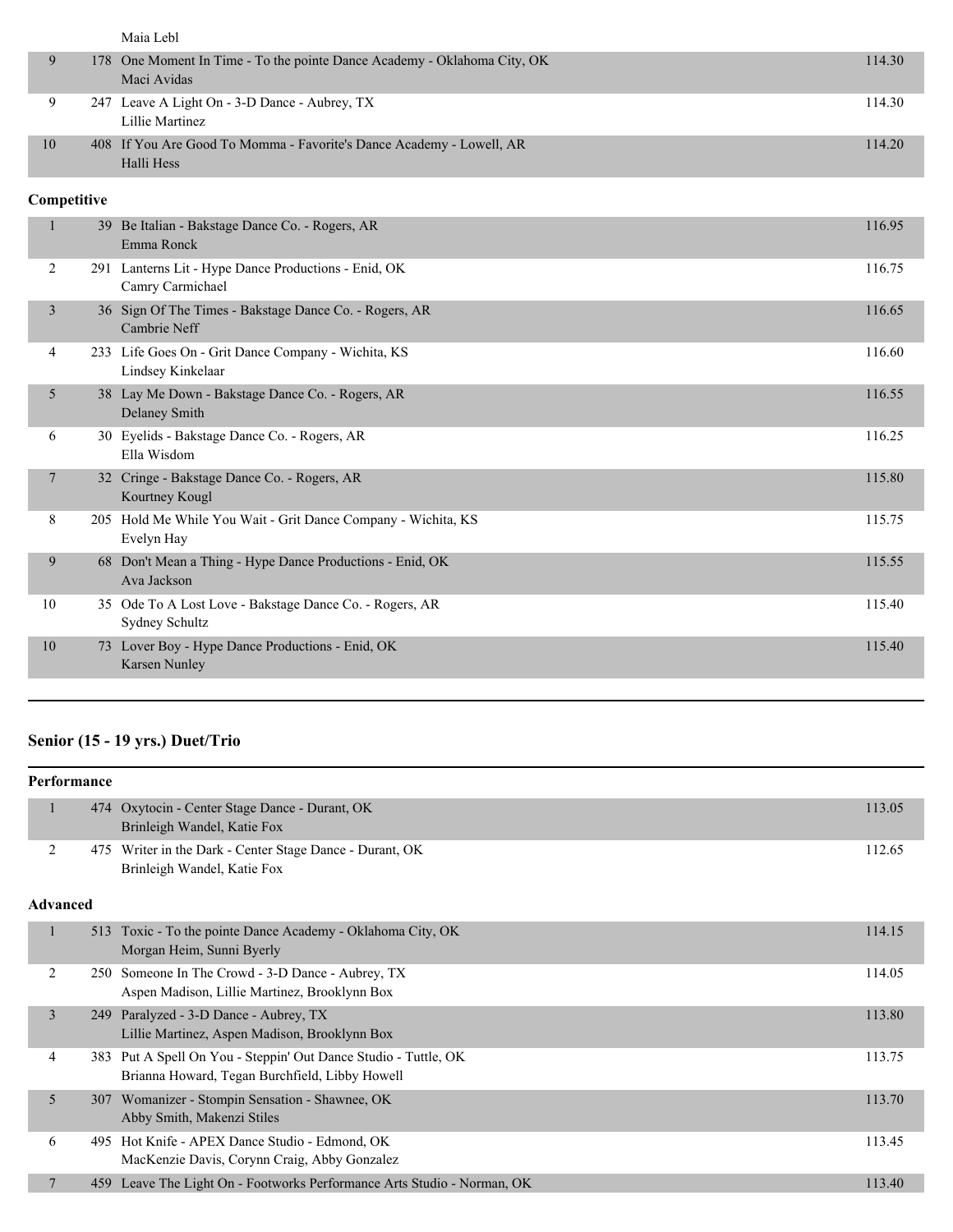|    |             | Cadence Howard, Anna Littlejohn                                                    |        |
|----|-------------|------------------------------------------------------------------------------------|--------|
| 8  |             | 436 Space Jam - The Dance Company - Guymon, OK<br>Rilee Slover, Lauren El-Amoudi   | 113.35 |
| 9  | 499         | Top of the World - APEX Dance Studio - Edmond, OK<br>MacKenzie Davis, Corynn Craig | 113.20 |
| 10 |             | 309 Upgrade U - Stompin Sensation - Shawnee, OK<br>Megan Lomeli, Adyson Farris     | 112.95 |
|    |             |                                                                                    |        |
|    | Competitive |                                                                                    |        |
|    |             | 27 Elastic - Bakstage Dance Co. - Rogers, AR<br>Ella Wisdom, Cambrie Neff          | 116.50 |
| 2  |             | 215 Die Alone - Grit Dance Company - Wichita, KS<br>Maia Mitchell, Ellynae Amaro   | 115.90 |

# **Senior (15 - 19 yrs.) Small**

|                 | Performance |                                                                                                                                                                                                                 |        |
|-----------------|-------------|-----------------------------------------------------------------------------------------------------------------------------------------------------------------------------------------------------------------|--------|
| 1               |             | 94 Lets Get Loud - Powerhouse Academy - Comanche, OK<br>Gabrielle Brown, Karigan Bacon, Laynie Johnson, Lilly Thompson, Asia Fleetwood, Carsyn Spurgin,<br>Gwyneth Sneed, Jessica Cosper                        | 112.30 |
| $\overline{2}$  |             | 93 Something in the Water - Powerhouse Academy - Comanche, OK<br>Gabrielle Brown, Karigan Bacon, Karly Miller, Laynie Johnson, Lilly Thompson, Asia Fleetwood, Carsyn<br>Spurgin, Gwyneth Sneed, Jessica Cosper | 112.15 |
| <b>Advanced</b> |             |                                                                                                                                                                                                                 |        |
| $\mathbf{1}$    |             | 389 Be A Lady - Steppin' Out Dance Studio - Tuttle, OK<br>Sydney Garey, Sydney Stanley, Olivia Markum, Mystery McDoulett, Kyley Kopepasah, Brianna Howard,<br>Alyssa French                                     | 115.90 |
| 2               |             | 357 Legends are Made - Stompin Sensation - Shawnee, OK<br>Kinsey Branch, Kinsley Clanin, Adyson Farris, Kaileigh Reed, Megan Lomeli, Makenzi Stiles, Abby<br>Smith, Bailey Singleton                            | 114.20 |
| $\overline{2}$  |             | 396 What You Want - Steppin' Out Dance Studio - Tuttle, OK<br>Belinda Garvie, Elizabeth Hines, Savannah Bolton, Caitlin Fogarty, Camryn Schroeder, Mystery<br>McDoulett, Miriam Ellis                           | 114.20 |
| 3               |             | 86 Fight Night - Sherri's Dance Center - Lawton, OK<br>Mary Chorman, Sophia Nunez, Savanna Zimmer, Mikayla Berg, Holly Ward                                                                                     | 113.30 |
| 3               |             | 87 You Don't Know Me - Sherri's Dance Center - Lawton, OK<br>Mary Chorman, Sophia Nunez, Savanna Zimmer, Mikayla Berg, Holly Ward                                                                               | 113.30 |
| 4               |             | 88 We The Common - Sherri's Dance Center - Lawton, OK<br>Mikayla Berg, Savanna Zimmer, Holly Ward, Mary Chorman, Sophia Nunez                                                                                   | 113.25 |
| 5               |             | 487 Old Pine - APEX Dance Studio - Edmond, OK<br>MacKenzie Davis, Corynn Craig, Abby Gonzalez, Mia Falkner                                                                                                      | 113.05 |
| 6               |             | 432 Dangerous - The Dance Company - Guymon, OK<br>Lauren El-Amoudi, Ashley Ramirez, Haley Houck, Brea Homan, Alex Newman                                                                                        | 113.00 |
| $\overline{7}$  |             | 491 Rule the World - APEX Dance Studio - Edmond, OK<br>Rachel Bashaw, Navi Bashaw, MacKenzie Davis, Sarah Rothofsky                                                                                             | 112.55 |
| Competitive     |             |                                                                                                                                                                                                                 |        |
| $\mathbf{1}$    |             | 22 Body Language - Bakstage Dance Co. - Rogers, AR<br>Ella Wisdom, Cambrie Neff, Sophia Cicatiello, Tori Burch, Abby Chesnutt, Emma Ronck, Delaney Smith,<br><b>Sydney Schultz</b>                              | 117.30 |
| 2               |             | 26 Ricochet - Bakstage Dance Co. - Rogers, AR<br>Cambrie Neff, Sophia Cicatiello, Tori Burch, Emma Ronck, Delaney Smith, Ella Wisdom                                                                            | 117.00 |
| 3               |             | 21 Torn - Bakstage Dance Co. - Rogers, AR                                                                                                                                                                       | 116.85 |